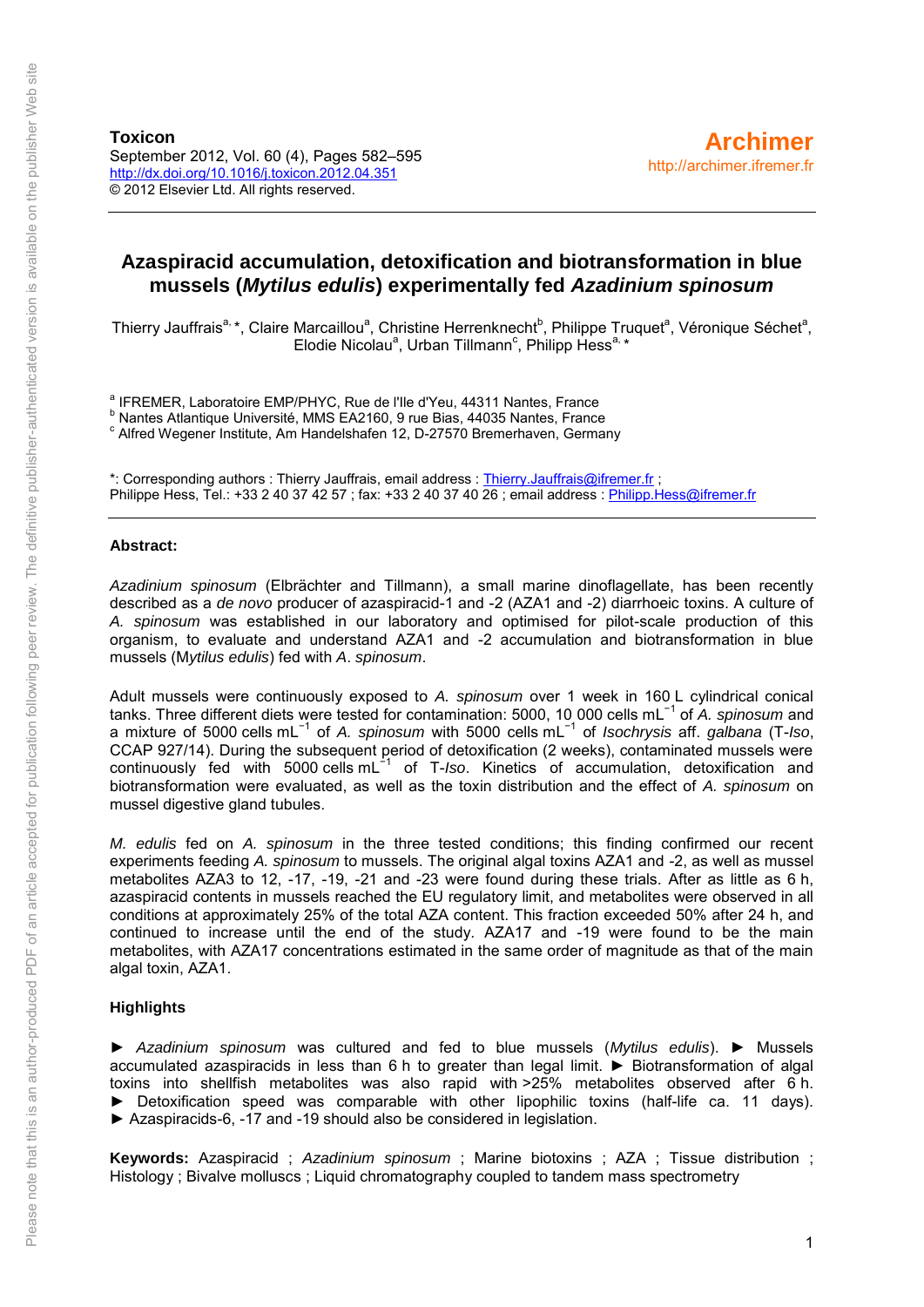## **1. Introduction**

The group of phycotoxins now known as Azaspiracids (AZAs) were first detected in Ireland (McMahon and Silke, 1996), when mussels harvested from Killary Harbour and exported to the Netherlands in 1995 caused human intoxications due to these toxins. The symptoms were similar to diarrhetic shellfish poisoning (DSP), but, only very low concentration of okadaic acid and dinophysistoxin-2 were found (McMahon and Silke, 1996). Three years later, the toxin was isolated and named azaspiracid (Satake et al., 1998). Later on, the structure of the molecule was revised thanks to clarifications given by total synthesis of azaspiracid-1 (Nicolaou et al., 2004). Subsequently, AZA2-5 were purified and identified using nuclear magnetic resonance (NMR) and liquid chromatography coupled to tandem mass spectrometry (LC-MS/MS) (Ofuji et al., 2001; Ofuji et al., 1999) and AZA6-32 (Diaz Sierra et al., 2003; James et al., 2003)(McCarron et al., 2009; Rehmann et al., 2008) only using LC-MS/MS. Despite repeated AZA occurrences, twelve years were necessary until the discovery of the primary producer, the dinoflagellate *Azadinium spinosum* (Elbrächter and Tillmann, strain 3D9) (Krock et al., 2008; Krock et al., 2009; Tillmann et al., 2009). This micro-alga produces AZA1 and -2 and belongs to a new genus, species of which have now been identified in Scotland (Krock et al., 2008; Tillmann et al., 2009), Denmark (Tillmann et al., 2011), Ireland (Salas et al., 2011), Italy and France (Siano and Nézan, personal communication), Argentina (Akselman and Negri, 2010), Mexico (Hernandez-Becerril et al., 2010) and recently in Korea (Potvin et al., 2011). In Ireland, AZA is a recurrent problem as mussels frequently accumulate this group of toxins to reach concentrations above the regulatory limit in shellfish, *i.e.* 160 µg AZA1-equivalents per kg of shellfish flesh (Salas et al., 2011), thus causing important economic losses to shellfish industry and potential threat to consumers. In other countries, AZAs are carefully monitored as these toxins were also found in Europe, Morocco, America as well as Japan (Alvarez et al., 2010; Amzil et al., 2008; Furey et al., 2010; Magdalena et al., 2003a; Taleb et al., 2006; Twiner et al., 2010; Ueoka et al., 2009).

Direct accumulation of *A. spinosum* by blue mussels was recently demonstrated for the first time (Salas et al., 2011). Blue mussels were able to feed on *A. spinosum*, and the presence of AZA1 and -2 metabolites was confirmed after 24h exposition to the microalga (AZA3, -17 and -19) with AZA17 as a major metabolite. This last point poses a problem to public health as AZA17 and -19 are not explicitly regulated in the EU, even though it was shown to form AZA3 and -6, respectively, when mussels are cooked (McCarron et al., 2009). Current EU regulation (Anonymous, 2005) only includes AZA1-3, as they were the main analogues identified in cooked mussels in 2001 when the first toxin-specific regulation was formulated. Furthermore, AZA1 toxicity equivalent factors (TEF) of 1.8 and 1.4 were given for AZA2 and - 3 (Ofuji et al., 1999) whereas for AZA4 and -5 the factor was 2.5 and 5 time less toxic than AZA1 (Ofuji et al., 2001). Concerning the relative *in vitro* potency of AZA6, it appears to be not unlike that of AZA1 (Dr. M. Twiner, personal communication). Thus, a provisional TEF of 1 was attributed to AZA6 as a crude estimate of its toxic potency. Since the current guideline by the EU reference laboratory prescribes analysis of raw shellfish tissues, AZA17 and -19 may be seen as a risk to human health, as the total AZA content might be significantly underestimated. In Ireland, maximum concentrations of monitored AZAs in bivalve molluscs between 2003 and 2010 were reviewed (Salas et al., 2011) and showed records above regulatory limit (0.16 mg.kg<sup>-1</sup> AZA1 equiv.) for blue mussels (8.97 mg.kg<sup>-1</sup> AZA1 equiv.) and pacific oysters (0.31 mg.kg<sup>-1</sup> AZA1 equiv.). In France, high records have been observed for King scallops (*Pecten maximus,* 0.32 mg.kg-1) (Magdalena et al., 2003a) and Queen scallops (*Aequipecten opercularis,* 0.27 mg.kg-1 AZA1 equiv.) (Amzil et al., 2008). AZA distribution in bivalve molluscs was studied in King scallops (Magdalena et al., 2003b) and mussels (Furey et al., 2003; Hess et al., 2005; James et al., 2002). In blue mussels from Norway, toxin concentration in the digestive gland (DG) was significantly higher than in the remaining flesh (RF) (James et al., 2002). However, as the RF represents ±85% of total mussel flesh it still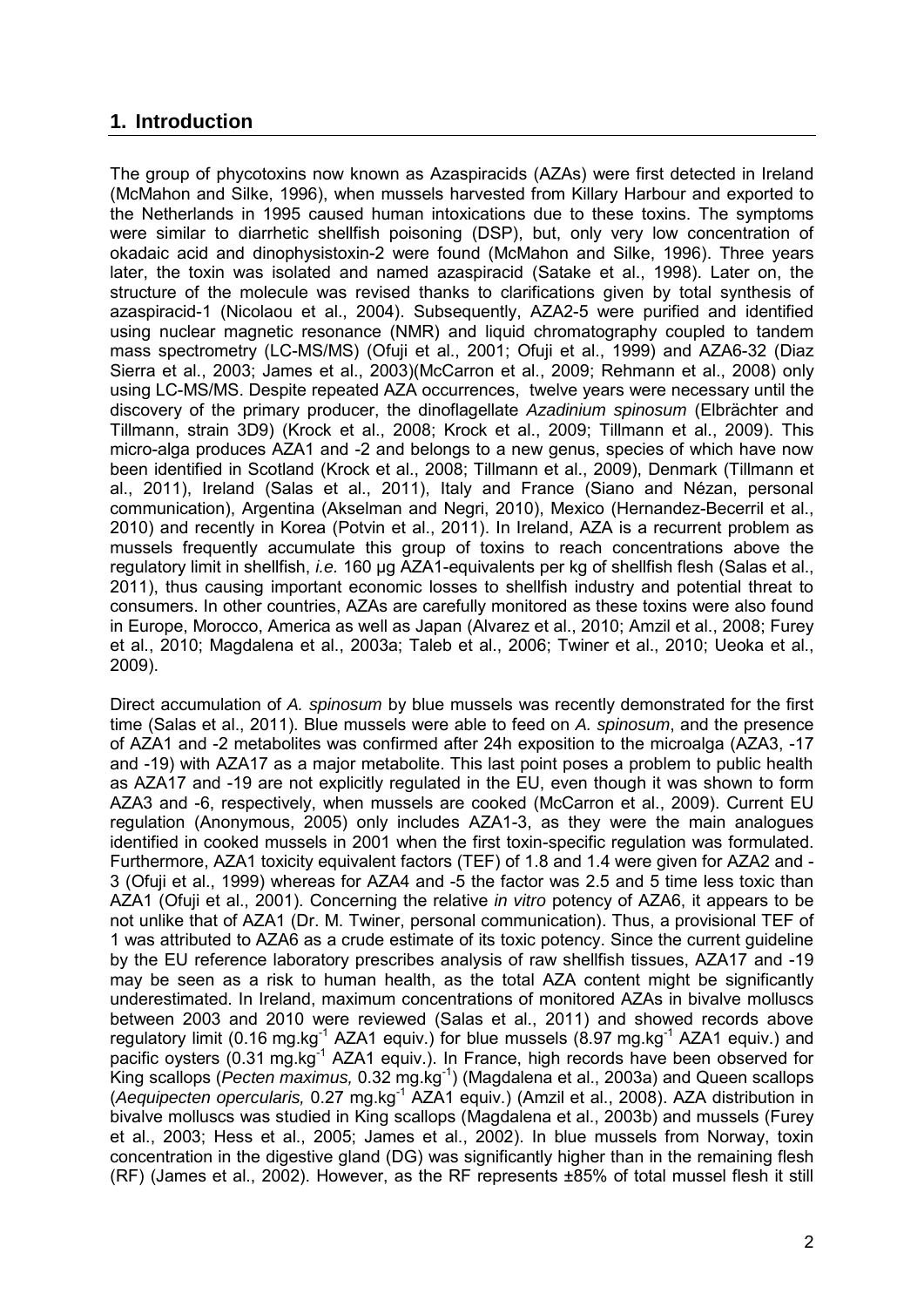has a considerable sanitary impact (Furey et al., 2003). The total AZA tissue distribution for cooked and uncooked tissues was also studied (Hess et al., 2005), the ratios between the DG and the whole flesh tissues were 5.20 and 5.89, respectively, and hence the authors concluded that the whole tissue should be analysed for official control.

Due to the large number of AZA-analogues observed in mussels (Rehmann et al., 2008), recent investigations on AZA biotransformation in mussels focussed on AZAs metabolic pathways and chemical transformations. The decarboxylation of AZA17, -21, -19 and -23, *i.e.* carboxy-AZA analogues, into AZA3, -4, -6 and -9, respectively, was demonstrated by (McCarron et al., 2009), while the formation of AZA17 was observed following immersion of mussels in sea water containing dissolved AZA1 (O'Driscoll et al., 2011). However, to our knowledge there has not been so far, any controlled study of accumulation, detoxification and biotransformation kinetics. A previous study (Salas et al., 2011) established a link between *A. spinosum* and AZAs in bivalves and pointed towards rapid biotransformation of AZA1 and -2 over a 24 h period of time when mussels were fed *A. spinosum*.

The present study was designed to confirm our preliminary results (Salas et al., 2011) regards the accumulation of AZAs in blue mussels (*Mytilus edulis*). As in the previous trial *A. spinosum* was used and a particular attention was paid to biotransformation into analogues that could represent a potential threat to human health. Furthermore, the study provided some information on accumulation and detoxification kinetics, as well as on tissues distribution and to possible effects of *A. spinosum* on mussel digestive tissues.

# **2. Material and methods**

### **2.1. Maintenance of bivalves**

Blue mussels (*Mytilus edulis*) were collected from a mussel farm in Pen Bé (French Atlantic coast) and delivered alive. Through routine official control, this area was known at that time as not affected by any known toxins. Mussels were collected in January 2011, had a mean individual dry weight of 0.35 ± 0.1 g and a mean individual shell length of 47 ± 4 mm (*i.e.* commercial size). Mussels were cleaned of barnacles on their shells and 20 kg were selected (size >4cm) and divided into batches of 1 kg. Mussels were then maintained in two 160 L cylindro-conical tanks for 5 days to ensure acclimatisation to laboratory conditions, *i.e.* re-circulated filtered seawater (35 psu) at 12.5  $\pm$ 1°C with aeration. Prior to the experiment, seawater in the holding tanks was changed twice and any dead mussels were removed. During this period, mussels were not fed, thus allowing for food clearance from the digestive tract. Before starting exposure to *A. spinosum*, four 1 kg batches were placed into each of the 5 cylindro-conical tanks. For information on initial conditions, 30 mussels were randomly selected for wet and dry weight, ten for total flesh toxin analysis, and ten for DG and RF toxin analysis.

## **2.2. Mass culture and cell count**

### *2.2.1. A. spinosum*

The 3D9 strain of *Azadinium spinosum* was the source of AZA1 and -2 for contamination trial. This dinoflagellate was isolated during a research cruise in the North Sea near the coast of Scotland (Tillmann et al., 2009) and obtained from the Alfred Wegner Institute. The algae were produced in stirred photobioreactors (100 L) operated in chemostat mode at a flow rate of 0.25 day<sup>-1</sup>. Culture medium was a K modified medium (Keller et al., 1987), without NH<sub>4</sub>Cl and with  $Na<sub>2</sub>SeO<sub>3</sub>$  (10<sup>-8</sup> M). The following conditions were controlled in the bioreactor: pH was maintained at 7.9 using  $CO<sub>2</sub>$  addition, temperature at 18°C, Photon Flux Density at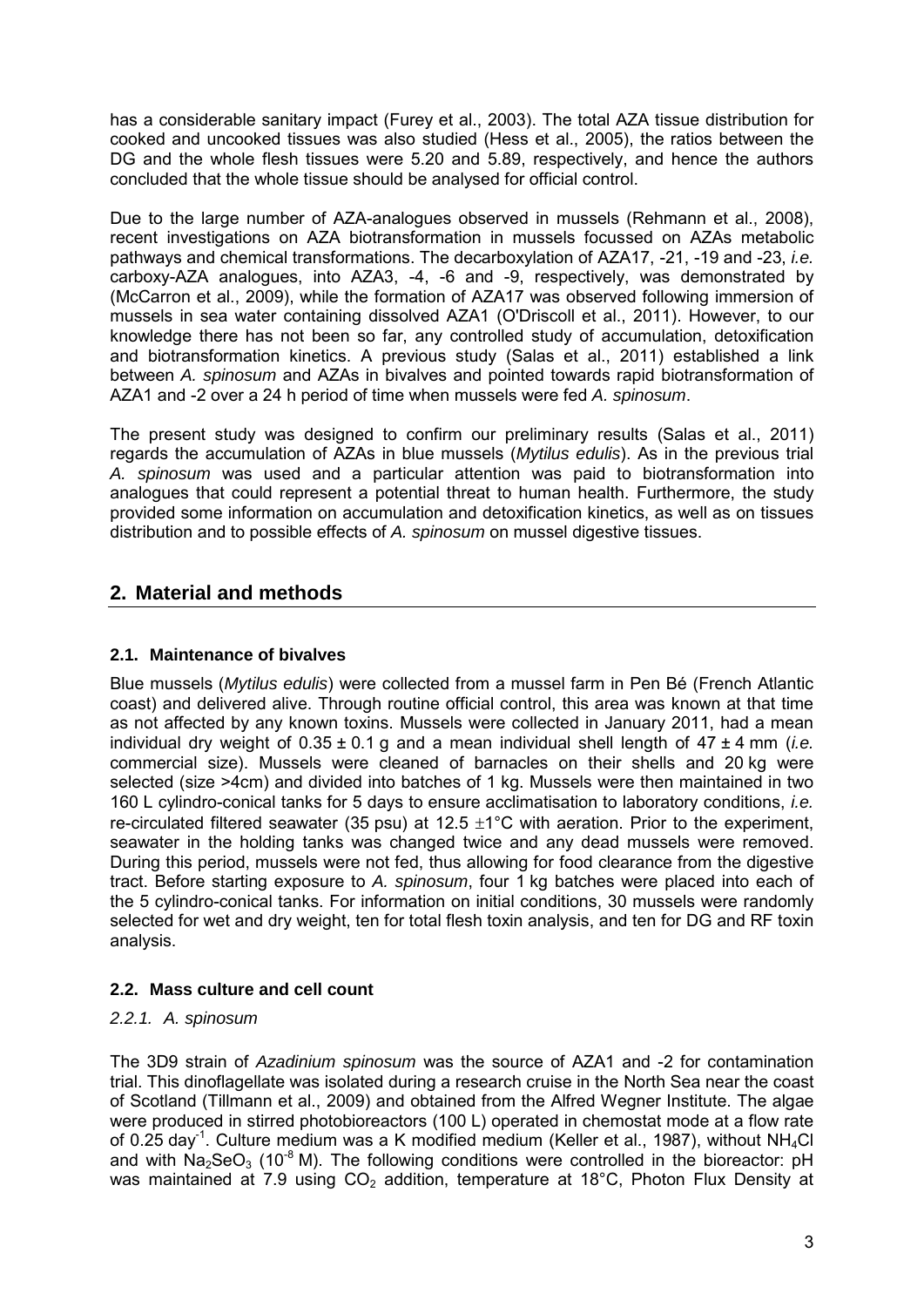200  $\mu$ mol.m<sup>-2</sup>.s<sup>-1</sup>, photoperiod was 16 h of light and 8 h of dark (Jauffrais et al., 2010). A paddle was homogenizing the culture at 40 rpm. The algae were then collected into an aerated harvesting tank (300 L) and maintained at 18°C until the feeding experiment.

### 2.2.2. Isochrysis aff. galbana

*Isochrysis* aff. *galbana* (CCAP 927/14), a Prymnesiophycea, is a flagellate micro-alga widely used in aquaculture and especially in bivalve hatcheries. This alga was chosen as a nontoxic diet as it is widely used for bivalves and like *A. spinosum* is a small motile single cell alga. Nevertheless, with a size of 4-6 µm it is slightly smaller than *A. spinosum*, so cell concentration of both in mixture diet were easy to quantify using a particle counter. T-*Iso* was grown in a bioreactor (100L) in batch culture with the same environmental conditions as for *A. spinosum,* but using F/2 culture medium (Guillard, 1975; Guillard and Ryther, 1962).

### 2.2.3. Cell counts

Cell concentrations (cells.mL $<sup>-1</sup>$ ), were determined using a particle counter (Multisizer 3</sup> Coulter counter, Beckman) and assessed 3 times a day in the different conditions studied to control and adjust spectrofluorometric values (see below).

### **2.3. Experimental design**

### 2.3.1. Systems used

The first experiment on azaspiracids accumulation and detoxification in *M. edulis* was carried out with four identical re-circulation systems. Each system was composed of an algal glass vessel (25L containing A. spinosum, T-*Iso* or the mixture of both) connected to a thermoregulated cylindro-conical tank (160L) with aeration (airlift system). Algal concentration in these experimental tanks was maintained by sequential addition of algae. The concentration was continuously assessed using a spectrofluorometer (Turner Design 10-AU-105) connected through a datalogger to a computer system (software: Lab View®). When the algal concentration was below the required level, algal culture was automatically added by means of an electro-valve. Water level was maintained steady in the tank using a peristaltic pump connecting an overflow tube to a bin. Temperature and salinity were the same as during the acclimatisation period and maintained at 12.5°C and 35 psu.

For a second experiment on the distribution of AZAs throughout mussel organs, only the thermo-regulated cylindro-conical tank (160L) with aeration (airlift system) was used.

#### 2.3.2. Accumulation and detoxification experiment

Blue mussels were used to examine the effect of *A. spinosum* on AZA accumulation, detoxification and biotransformation in bivalves, using 3 diets. Over 7 days, mussels were exposed to: (1) a constant *A. spinosum* concentration of 5 000 cells.mL<sup>-1</sup>, (2) a constant *A. spinosum* concentration of 10 000 cells.mL-1, (3) a mixed diet of *A. spinosum* and T-*Iso*, both at a concentration of 5 000 cells.mL $^{-1}$ . Two different concentrations were assessed to verify if AZA accumulation could be dependent on *A. spinosum* concentration. Furthermore, the mixture of a toxic alga with a non-toxic alga was used to confirm that mussels are unable to selectively feed, and to see if this addition has an effect on AZA accumulation.

For detoxification, mussels of all 3 conditions were exposed to a constant concentration of T-*Iso* at 10 000 cells.mL<sup>-1</sup> for 14 days. The fourth system used was a control, where mussels were fed T-*Iso* diet at 10 000 cells.mL<sup>-1</sup> along the 3 weeks of this trial. Mussel total wet flesh (3 analysis of 10 individuals pooled) was sampled for AZAs analysis in each condition at 0, 0.25, 1, 2, 3, 6, 7, 8, 14, 21 days of experiment. Mussel DG and RF (3 analyses of 10 DG or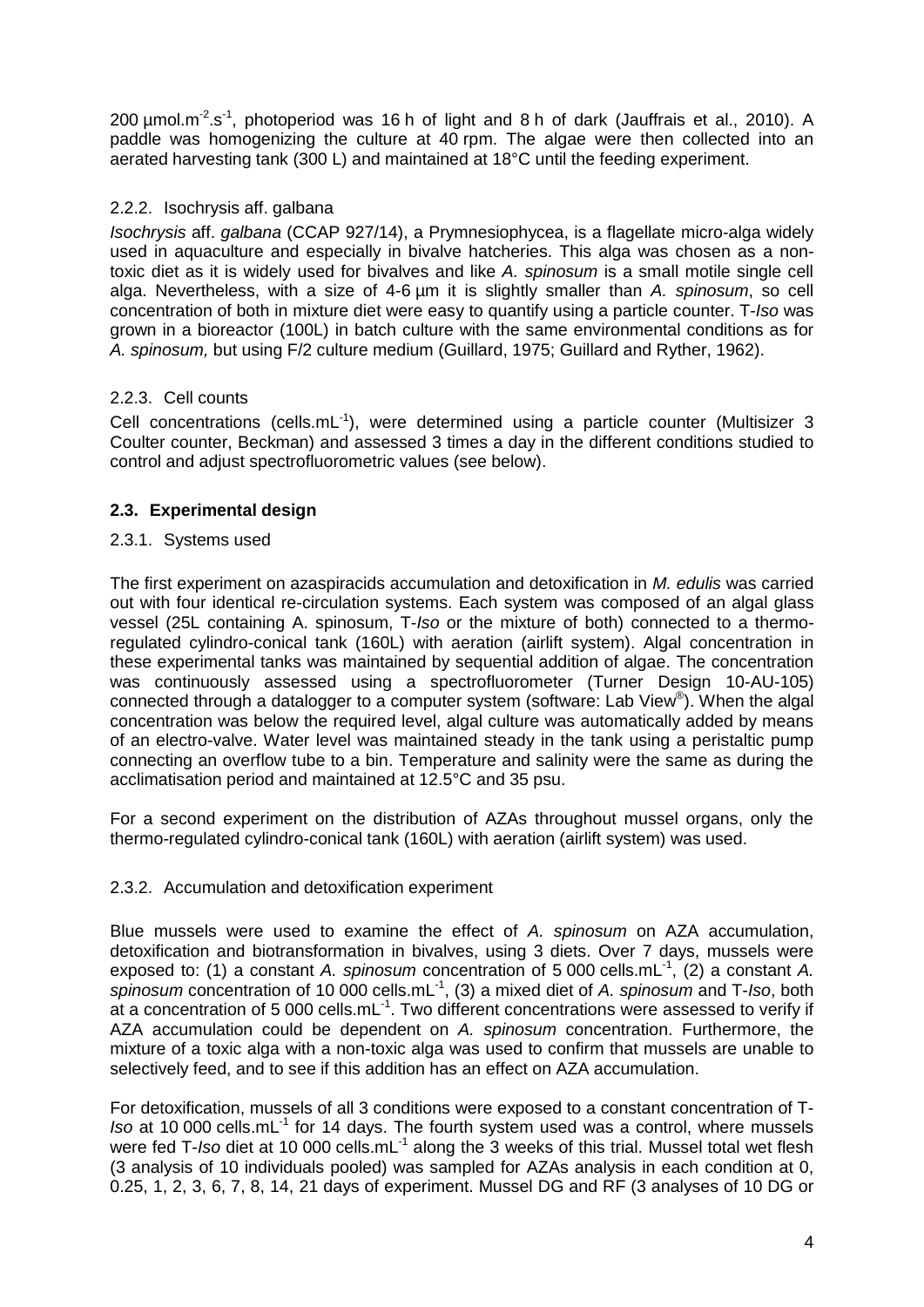RF pooled) were sampled for AZAs analysis in wet tissues in each condition after 3 and 7 days contamination and after 1 week (day 14) and 2 weeks detoxification (day 21).

(Notice: the hypothesis was made that AZA concentration in mussel of similar size followed a normal distribution under the same experimental condition. Thus, a large number of mussels were sampled and subsequently pooled to reduce analytical work.)

#### 2.3.3. Distribution in blue mussel

To assess AZAs distribution throughout tissues, mussels (4 kg) were exposed for 24 h to an initial *A. spinosum* concentration of 60 000 cells.mL<sup>-1</sup>. Mussels (30 individuals) were then carefully dissected and rinsed with Milli-Q water to avoid possible contamination with remaining *A. spinosum* cells. The following tissues were pooled for analysis: digestive gland (DG), gills, mantle margins (MM), mantle (M), labial palp (LP), posterior adductor muscle (PAM), foot, and remaining flesh (RF).

### **2.4. Extraction procedures**

#### 2.4.1. Reagents

Acetone and methanol (MeOH) were obtained as HPLC grade solvents from JT Baker. Milli-Q water for the HPLC mobile phase was supplied by a Milli-Q integral 3 system (Millipore). Formic acid (Puriss quality) and ammonium formate (Purity for MS) were from Sigma Aldrich. AZA1 calibrants for LC–MS/MS analysis were dilutions of certified AZA1 solution obtained from the National Research Council, Canada.

#### 2.4.2. *Azadinium spinosum*

Triplicate samples of *A. spinosum* were taken after each addition of algae in the 25 L algal tanks (4 times over the 7 days of the contamination period) at day 0, 1, 3 and 5 respectively. The analytical procedure had previously been optimised (Jauffrais et al., in press). Briefly, aliquots (10 mL) of *A. spinosum* cultures were collected and centrifuged (2 500 *g*, 20 min, 4°C) in 15 mL centrifuge tubes. The supernatant was discarded and the pellet was resuspended with 0.5 mL of acetone/H<sub>2</sub>O (9/1,  $v/v$ ), transferred to an Eppendorf tube (1.5 mL) and bath sonicated (10 min). After sonication, the aliquot was centrifuged (15 000 *g*, 10 min, 4°C). The supernatant was transferred into a 5 mL glass tube and gently evaporated under nitrogen on a heating block at  $35^{\circ}$ C. The pellet was re-suspended in 0.5 mL of acetone/H<sub>2</sub>O (9/1, *v/v*), homogenised and centrifuged again. The supernatant was transferred again into the same 5 mL glass tube used before and gently evaporated. This process was repeated three times in total. After evaporation of supernatants, the residue was reconstituted in 1 mL methanol/H<sub>2</sub>O (9/1,  $v/v$ ). Subsequently, an aliquot was filtered with NANOSEP MF centrifugal filter 0.2 µm (PALL) (15 000 *g*, 3 min, 4°C), and transferred into a HPLC vial with 250 µL insert for analysis.

#### 2.4.3. Mussel tissues

Mussel tissues were collected at the different time points of the experiments. Tissues were carefully removed using a dissection scalpel, drained for 5 min and weighed to measure wet weight. They were then placed into labelled 50 mL centrifuge tubes and stored until extraction at -20°C. Prior to extraction, the tissues were thawed and homogenized using a high-speed homogeniser (Polytron PT1200c) at 15 000 rpm for 5 min. Aliquots (2g  $\pm$  0.2g) were taken in triplicate, weighed on a 3-place balance (Sartorius Cubis MSA) and placed into labelled 50 mL centrifuge vials. Methanol (9 mL) was added to each vial and samples were extracted using a high-speed homogeniser (Polytron PT1300D) at 15 000 rpm for 2 min.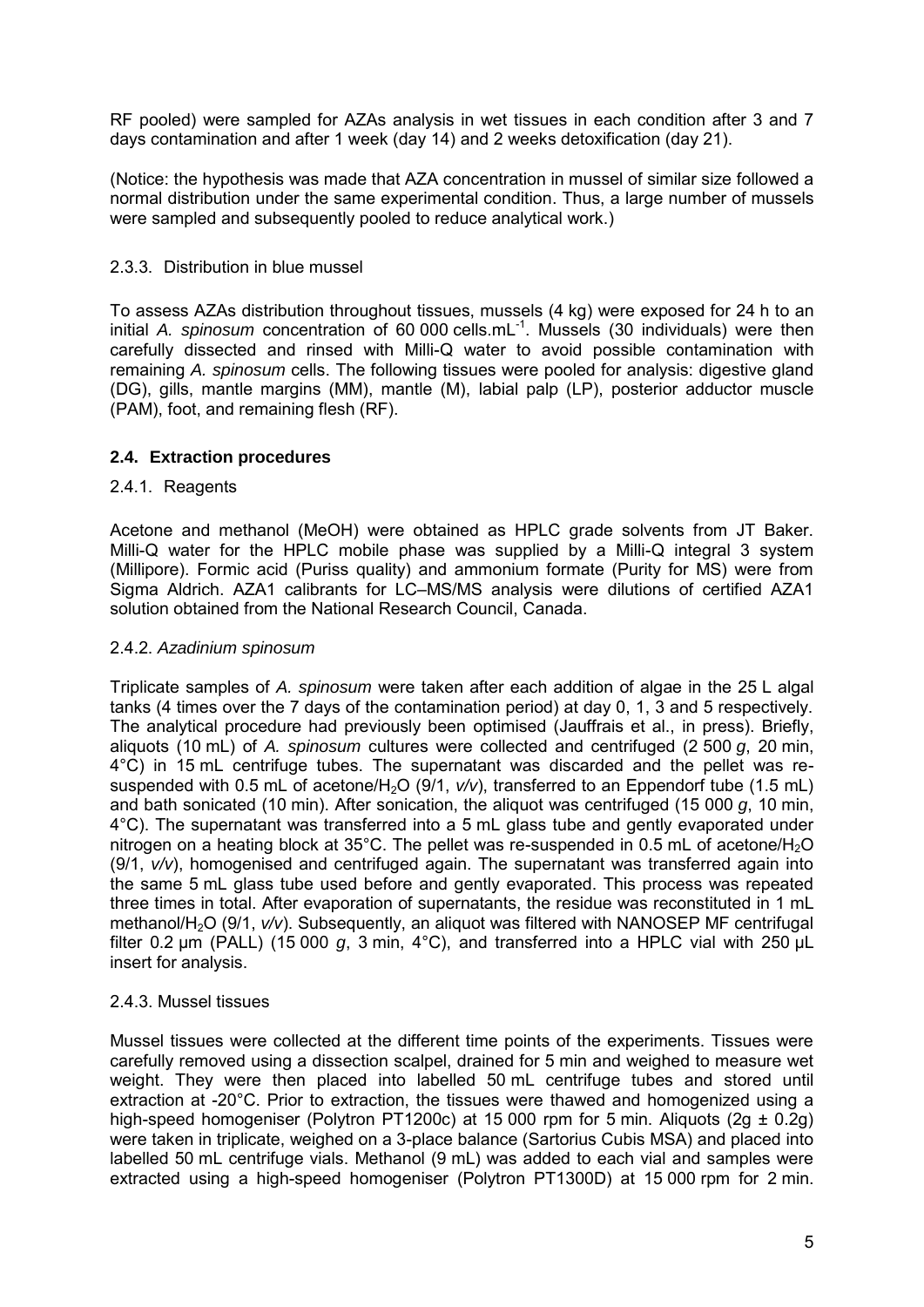Samples were then centrifuged at 4 000 *g* for 5 min at 4°C, and the supernatant was transferred into 20 mL volumetric flasks. Another 9 mL of methanol was added to the remaining pellet and homogenized again. Centrifugation was repeated at above parameters, and supernatants were transferred into the same 20 mL volumetric flasks. Volumetric flasks were then made up to the mark using methanol, homogenised and aliquots (400 µL) were spin-filtered through 0.22 µm Eppendorf in-vial filters (15 000 *g*, 3 min, 4°C), and filtrates were subsequently transferred into HPLC vials with 250 µL insert to be analysed using LC-MS/MS (Villar-Gonzalez et al., 2011).

### **2.5. LC-MS/MS analysis**

The samples were analysed by LC-MS/MS to quantify AZAs using a HPLC (model UFLCxr, Shimadzu) coupled to a triple quadrupole mass spectrometer (API 4000Qtrap, Applied Biosystems). Separation was performed on a silica-based reversed phase column (injection volume 5 µL), MOS-Hyperclone C8 (50×2 mm, 3 µm particle size; Phenomenex). The mobile phases A and B were 100% water and acetonitrile/water (95/5, *v/v*) respectively both containing 2 mM ammonium formate and 50 mM formic acid. The column was used with a gradient elution of 200 µL.min<sup>-1</sup> at 20°C. Gradient elution for AZA determination started with 70% B rising to 100% B for 2 min, held for 7 min, decreasing to 70% B over 0.5 min, and held for 5 min until the next run. The mass spectrometer was operated in multiple reaction monitoring (MRM) in positive ion mode. Based on a previous study (Rehmann et al., 2008), the transitions presented in table 1 were used for quantification. The declustering potential was 116V, the entrance potential 10V, the cell exit potential 12 and 16V, and the collision cell were 41 and 69V for fragmentation 1 and 2 respectively. The electrospray ionisation interface (ESI) was operated using the following parameters: curtain gas: 30 AU (Arbitrary Unit); temperature: 450°C; gas 1: 50 AU; gas 2: 50 AU; CAD gas: medium; ion spray voltage: 5500V. Quantifications were carried out using external calibration against AZA1, with Analyst 1.5 software (Applied Biosystems), assuming that all analogues have the same response factor as AZA1.

Toxic Equivalent Factors (TEFs) were also applied to estimate the true toxic potential of mussel samples during the experiment. AZA1 TEFs applied were equal to 1.8 and 1.4 for AZA2 and -3, respectively (Ofuji et al., 1999) and a provisional TEF of 1 was used for crude estimation of the toxicity represented by AZA6. Consequently, a TEF of 1.4 and 1 were applied to AZA17 and -19, respectively, as AZA17 and -19 transform into -3 and -6 after cooking (McCarron et al., 2009).

### **2.6. Histology**

Mussels (five individuals) were sampled for each condition at days 0, 2, 7 and 21, to observe possible changes in digestive gland tubules and recovery of digestive tissues over the feeding experiment (toxic and non-toxic diets were compared). The mussels tissues were fixed in Davidson's fixative (Shaw and Battle, 1957) for 48 h and conserved in 70% ethanol until inclusion. Sections of mussel tissues were then dehydrated using ClaRAL (tetrachloroethylene) and ethanol solutions. A cross section (5 µm) was then cut from each mussel tissue sampled, including the digestive gland, gills, mantle and gonad. Afterward, staining was carried out using haematoxylin-eosin solutions. Slides were examined using light microscopy (Leica DM2000). The thickness of the digestive gland tubules was assessed to determine their state (Medhioub, 2011); measurements were carried out on each individual at three distinct locations on the histological plate. In each location, the thickness of 10 digestive gland tubules was measured using Leica Application Suite 2.8.1 software.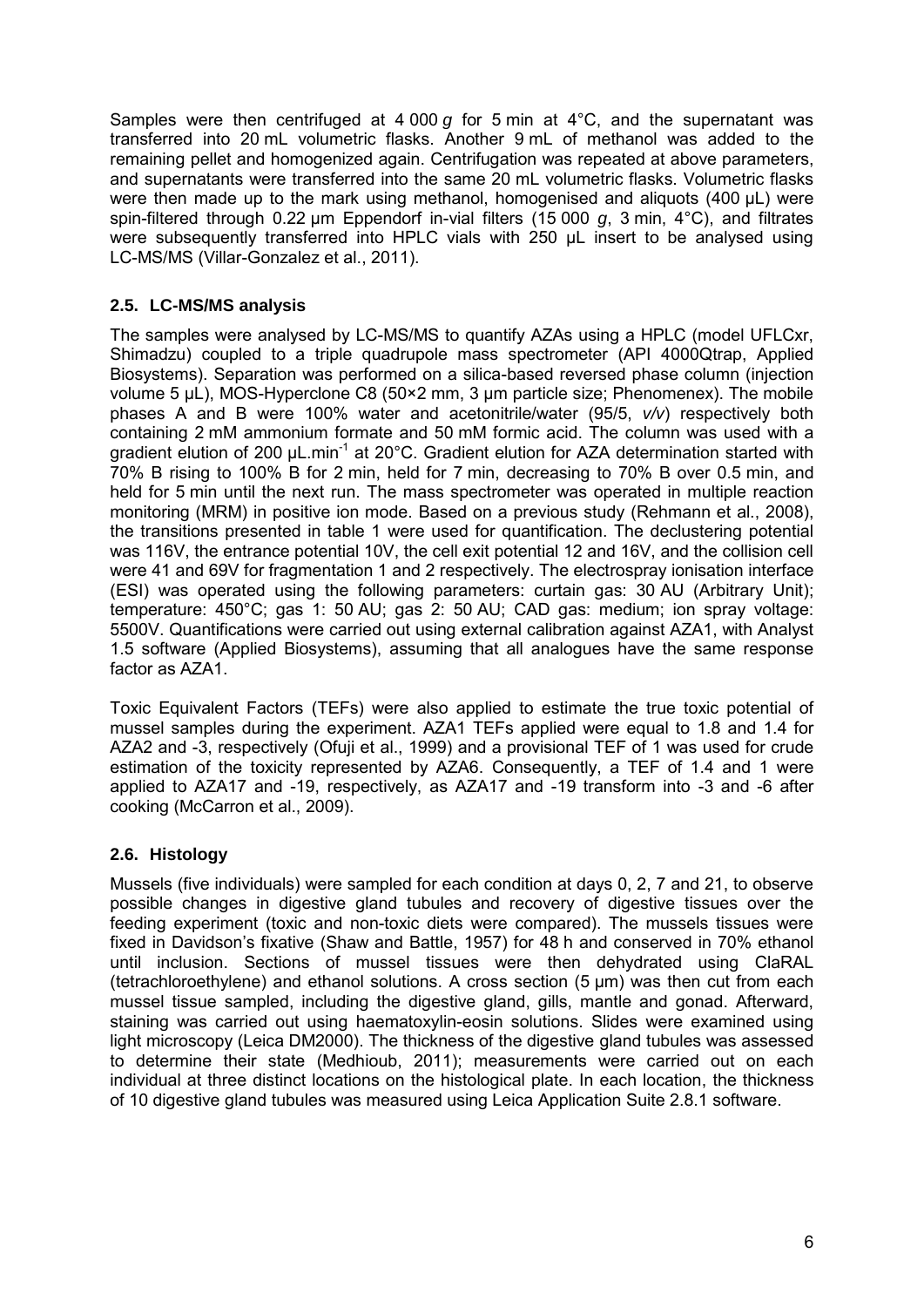#### **2.7. Statistical analysis**

All data are expressed as mean ± standard deviation. Statistical analyses consisted of oneway analysis of variance (ANOVA) followed by a Fisher's least significant difference (LSD) procedure. Differences were considered significant at p<0.05. Statistical analyses were carried out using Statgraphics Centurion XV.I (STATPOINT TECHNOLOGIES, INC.). Before each ANOVA analysis normality and equality of variance were tested.

Detoxification was modelled as one or two compartment kinetics, for comparison with previously reported detoxification of lipophilic toxins in bivalve molluscs. A one compartment model supposed a similar detoxification kinetic of the mussel tissues, whereas a two compartment model is explained by the fast excretion of the toxin non retained by the digestive tract (compartment 1) and by the slow detoxification of the toxins bound to the mussel tissues (compartment 2) (Blanco et al., 1997; Bricelj and Shumway, 1998; Lassus et al., 2007).

To improve the strength of the detoxification model, and as all treatment groups were given the same diet for detoxification, the values for each condition were standardised using the average of the toxin concentration at the start of detoxification. Subsequently, standardised values were averaged, and detoxification kinetics were assessed according to the following models using MATLAB version 7.4.0:

$$
C_t = C_0 \times \exp(-k \times t)
$$
 (equation 1)

$$
C_t = C_a \times \exp(-k_1 \times t) + (1 - C_a) \times \exp(-k_2 \times t)
$$
 (equation 2)

Where *C0* is the initial toxin concentration, *Ca* the toxin loss by the first compartment, *k* the mean detoxification rate (day<sup>-1</sup>) of the one compartment model,  $k_1$  and  $k_2$  are the detoxification rate (day<sup>-1</sup>) of the first and second compartment respectively and  $t$  the time in days. Subsequently, to calculate the half-life *T <sup>½</sup> i.e.* the theoretical time in days to reach a 50% reduction in toxin concentration, the equation below (deduced from equation 1) was used:

$$
T_{1/2} = \ln(1/2) k^{-1}
$$
 (equation 3)

For this first approach to detoxification kinetics, and as no *A. spinosum* were consumed by mussels during the last day of contamination (experimental observation), detoxification was considered to have started on day 6. We also made the hypothesis that diets used during the contamination period did not affect detoxification kinetics.

## **3. Results**

### **3.1. AZA profile of A. spinosum culture**

The cultured *A. spinosum* strain 3D9 produced AZA1 and -2, with AZA1 as the predominant azaspiracids with a proportion of  $74.6\%$  (43 ± 6 fg.cell<sup>-1</sup>) of the total AZAs content  $(59 \pm 6 \text{ fg. cell}^{-1})$ . Consequently, AZA2 proportion was 25.4% (15  $\pm 6 \text{ fg. cell}^{-1}$ ).

#### **3.2. AZA accumulation and detoxification**

Toxin content of mussels fed with all three toxic diets followed the same pattern over the first days of contamination. A rapid contamination of *M. edulis* with azaspiracids was observed; after only 6 h of contamination, all toxin concentrations were above the regulatory limit in bivalve molluscs (160 µg.kg<sup>-1</sup> AZA1 equiv., figure 1). Further accumulation appeared much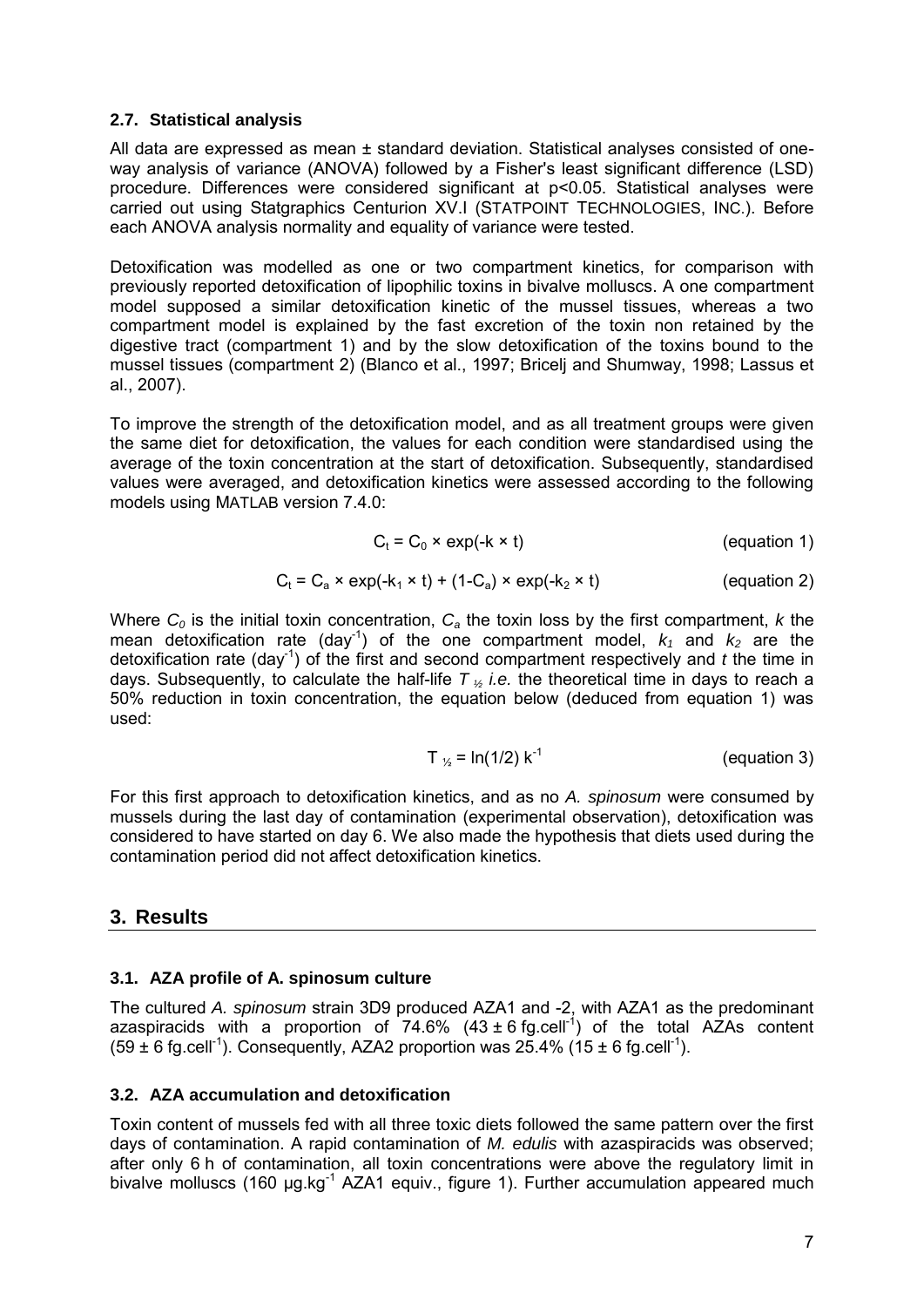slower until day three, where AZA total content stabilised for diet 2 at  $\pm$  400 µg.kg<sup>-1</sup> until the end of the contamination period (day 7) with *A. spinosum*. For diets 1 and 3 AZA toxin contents reached a maximum of approximately 600  $\mu$ g.kg<sup>-1</sup> after 6 days of contamination. For those two conditions, a sharp decrease was observed from day 6 to 8, in coherence with experimental observations between day 6 and 7 (where no or only low amounts of *A. spinosum* were consumed) and the beginning of the detoxification period (day 7).

From day 7 to the end of the feeding trials, animals of all treatments were then fed with the non-toxic alga T-*Iso.* Detoxification appeared to be a biphasic process (figure 2, tables 2-3). Detoxification rates  $(k_1, k_2, k_3)$  for total AZAs, AZA1 and -2 and AZA metabolites, presented in figure 2 and tables 2-3 appeared to differ from each other. In particular, the detoxification rate of AZAs originating from biotransformation of AZA1 and -2 in mussels was lower than the one of the AZAs biosynthesised by *A. spinosum* (AZA1 and -2, figure 2b and tables 2 and 3). Overall, AZA1 and -2 were eliminated more rapidly, as they were both transformed into other analogues (figure 2b, 3 and 4) and excreted. Additionally, AZA1 and -2 may be excreted prior to any assimilation (absorption or protein binding). Nonetheless, after two weeks of detoxification the total AZA content was still greater than 160 ug.kg<sup>-1</sup> AZA1 TEQ (toxic equivalents: concentrations weighted by their TEF) in all three diets studied. Detoxification kinetics appeared to be comparable between the sum of  $AZA1 + its$ metabolites and the sum of AZA2 + its metabolites (figure 2c).

### **3.3. AZA biotransformation during accumulation and detoxification**

Biotransformation of AZA1 and -2 was a fast process. After 6 h of contamination, 25% of the AZA proportion in total mussel flesh was metabolites in all 3 conditions tested, and this proportion increased up to 50% after 1 and 2 days of contamination. Furthermore, the metabolite proportion tended to slowly increase until the end of the contamination and detoxification period to represent 60-65% of the total in all 3 conditions tested (figure 3). Interestingly, when DG were separated from RF the global pattern differed between the two fractions as shown in figure 3. From the third day of contamination to the end of the detoxification period the ratio between AZA1 and -2 and their metabolites was stable (around 50%) in the DG, whereas in the RF the percentage of metabolites increased from day 3 to the end of the detoxification period from 50 to 70%.

The temporal variation in the proportion of the different AZA toxins in mussel tissues is presented in table 4 for diet 1 (the temporal variation with diet 2 and 3 followed the same kinetics of AZA biotransformation). In less than six hours, biotransformation of AZA1 and -2 occurred. In order of decreasing importance, AZA 17, -19, 7-8, 6, 11-12 and -3 were found, with a proportion of AZA17 equal to AZA2. After 24 h of contamination AZA5 was found in addition to the previous AZAs; the proportion of AZA17 and -19 increased twofold, with a proportion of AZA17 equal to AZA1. From then until the end of the contamination period the proportion between metabolites and primary AZAs stabilised. It is important to notice the increase in the number of metabolites over time, AZA4, -10 and 21 after 2 days, followed by AZA23 at day 3 and AZA9 at day 6. After six days no new AZA analogues were detected. Over the detoxification period, bioconversion processes were still occurring, with an increase in the proportion of AZA4-6 and AZA21-23. Nonetheless, during this feeding trial AZA17 appeared to be the major metabolite, with proportions similar to AZA1.

The proportion of AZA toxins at the end of the period of contamination and detoxification in DG and RF is presented in table 5. As before-mentioned the proportion of metabolites was different in the two types of tissues. All AZA analogues detected during this feeding trial were found in the DG, whereas AZA9-12 were not found in the RF. A larger proportion of AZA17 was present in the RF than in the DG. In the RF AZA17 became the dominating AZA analogue, with its content increasing from 1.5 to 2 times the AZA1 concentration; whereas the other analogues found in the RF remained at low levels.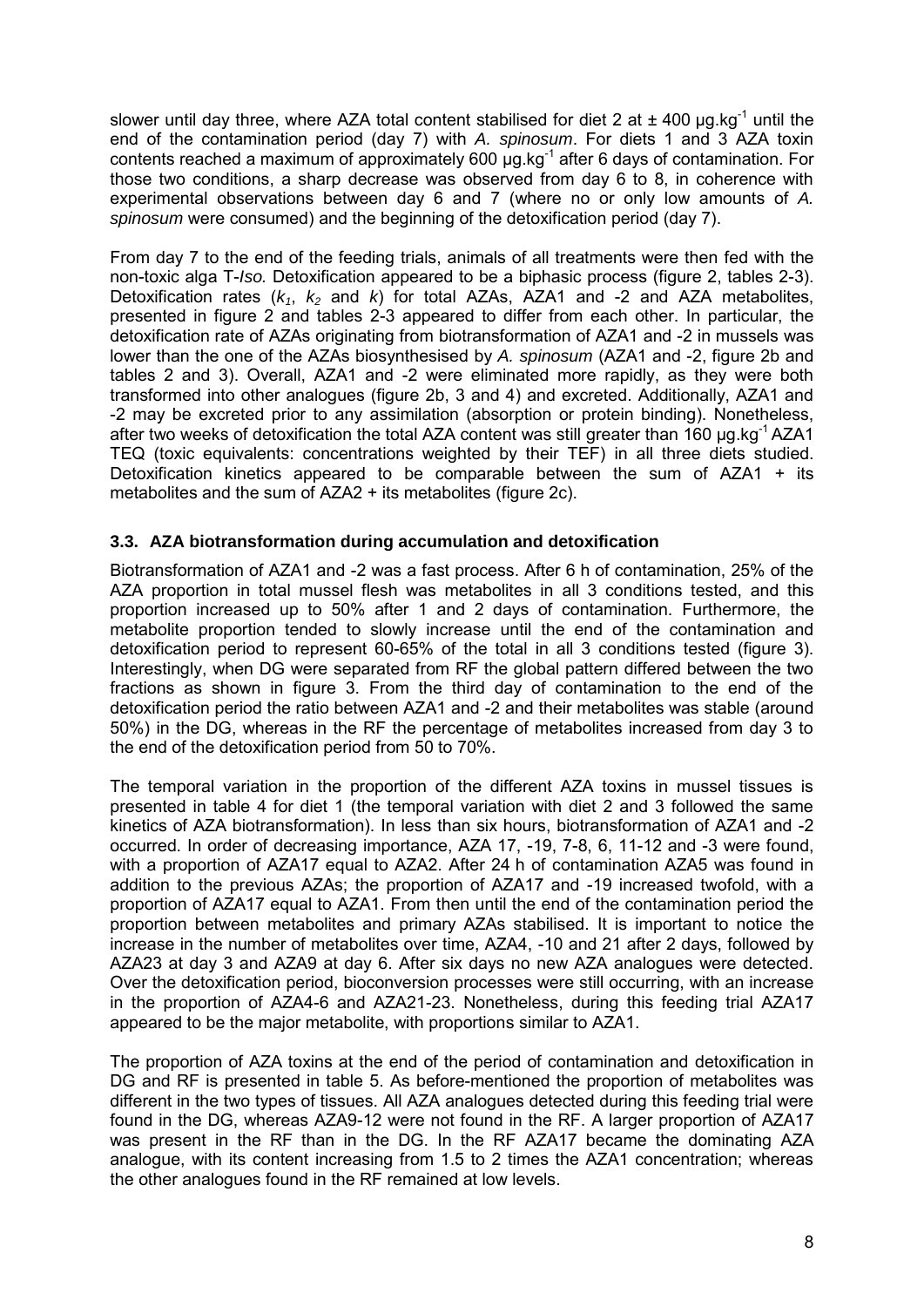### **3.4. AZA distribution in blue mussels**

A separate batch of mussels was contaminated for this evaluation. Contamination was carried out over 24 h using *A. spinosum* at an initial concentration of 60 000 cells.mL-1. The total flesh toxicity was  $517 \pm 18 \mu g kg^{-1}$  (table 6). The proportion of AZAs is presented in figure 5, where 73% of the AZAs were found in the DG, 11% in the RF and 8% in the gills. The other tissues showed minor amounts of toxins with values below 3% of the total toxin accumulated (figure 5). AZA concentrations in *M. edulis* tissues are presented in table 6 and the AZA profile of each dissected tissue in figure 5. AZA1-6, -8, 11-12, -17, -19, -21 and -23 were found in the DG. In decreasing order of concentration, the four major AZAs were AZA1, -17, -2, -19. These four analogues were found in all tissues, however only AZA1 and -17 were significant in tissues with minor amount of toxins (MM, LP, M, PAM, Foot).

### **3.5. Assessment of A. spinosum effect on mussels**

### 3.5.1. Mortality

Mortality rates of mussels fed the different diets were low as shown in table 7. However, mortality rates were higher in the diets based on *A. spinosum* than in the control condition with T-*Iso* that showed 2% mortality during the whole feeding trials.

### 3.5.2. Histology

To assess a possible effect of *A. spinosum* on the digestive tissues of mussels, digestive gland tubules were examined at the beginning of the feeding trial, after 2 and 7 days of contamination and at the end of the detoxification period. *A. spinosum* had a negative effect on the thickness of digestive gland tubules when comparing the different diets based on *A. spinosum* after 2 or 7 days of contamination with the control or the initial condition of the digestive gland tubules (figure 6). After two weeks of detoxification a recovery was observed for all survivors examined as no differences between toxic and non-toxic diets were noted.

## **4. Discussion**

The *A. spinosum* toxin concentration per cell from the harvesting tank (59  $\pm$  6 fg.cell<sup>-1</sup>) was within the large range already observed for this species, from 5 to 40 fg.cell<sup>-1</sup> in batch culture (Salas et al., 2011; Tillmann et al., 2009) and up to 100 fg.cell<sup>-1</sup> in chemostat bioreactors (Jauffrais et al., 2010; Jauffrais et al., 2011) and had the usual toxin profile with AZA1 as the major AZA.

After 6h, the total AZA content reached twice the regulatory limit in all three different diets studied. Therefore, the AZA accumulation in mussels should be considered as a very fast process, at least at the concentrations tested here  $(5-10\times10^{3} \text{ ml}^{-1})$ . Comparison of these results to the field situation, however, is hampered to the fact that abundance data of *A. spinosum* in European field samples are completely lacking. Nevertheless, the concentration corresponds to the reports on *A. spinosum* densities in coastal Argentinian waters, where a maximum concentration of  $9 \times 10^6$  cells. L<sup>-1</sup> in 1990 and values ranging from 0.5 to  $3 \times 10^6$ cells. $L^{-1}$  in 1991 were observed (Akselman and Negri, 2010). A rapid accumulation of AZAs in case of *A. spinosum* blooms underlines difficulties in monitoring toxins for sanitary purposes and the necessity to predict when such an event might occur. Over 7 days, toxin content in mussels increased to reach a maximum concentration of around 600  $\mu$ g.kg<sup>-1</sup> in diet 1 and 3 both containing 5 000 cells.mL-1 of *A. spinosum*, whereas in diet 2 (10 000 cells.mL-1 of A. spinosum) the toxin content reached a maximum concentration of ± 400 µg.kg<sup>-1</sup>. The addition of a non-toxic species to *A. spinosum* neither significantly affect AZA accumulation. Also, the higher *A. spinosum* concentration did not result in increased AZA accumulation but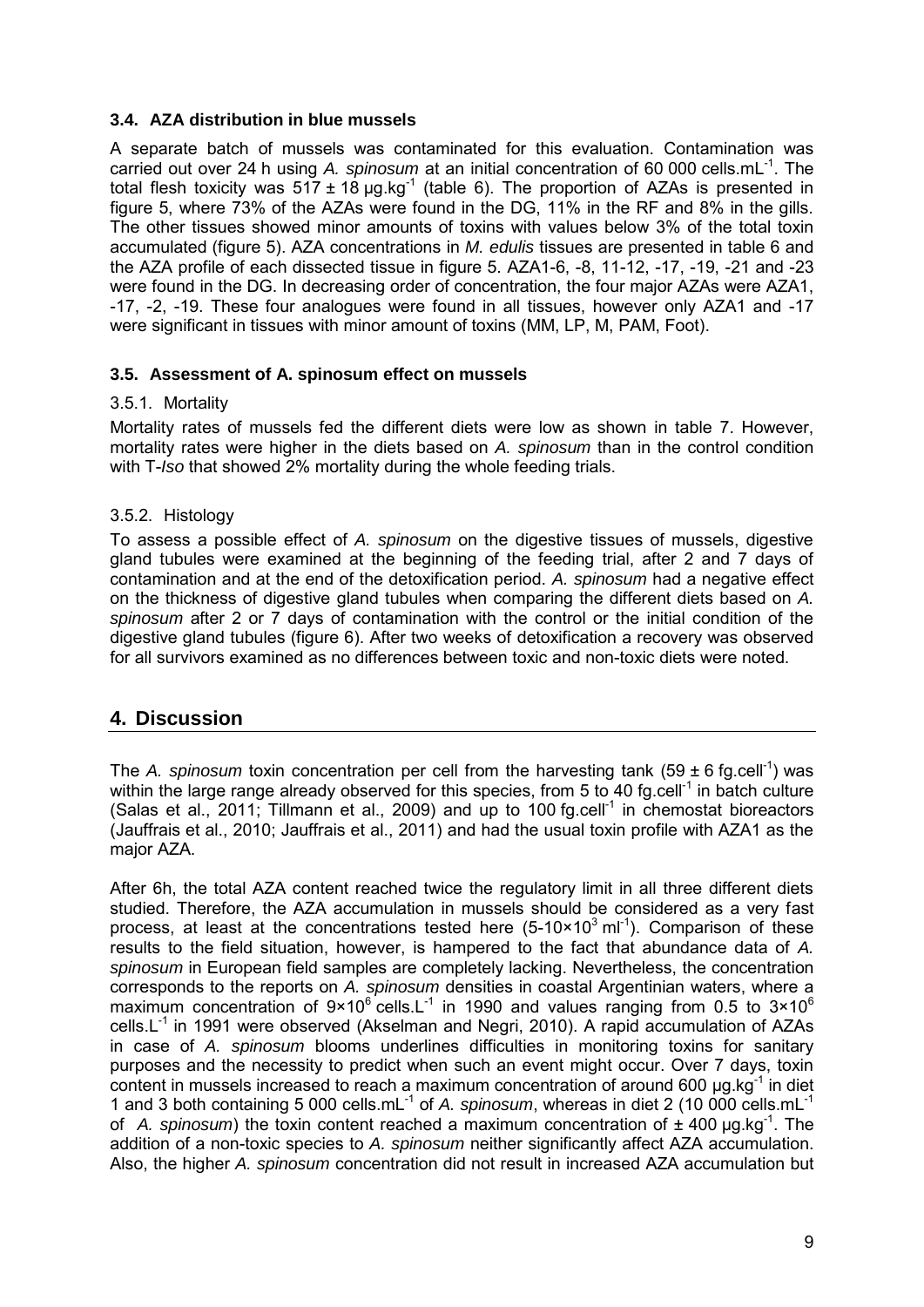rather seemed to reduce AZA accumulation. However, these findings should not be overinterpreted as such trials should be repeated to increase statistical significance.

These toxin contents in blue mussels were within the range of what is frequently found in the Irish monitoring program (Salas et al., 2011). However, mussels did not build up very high levels over the duration of the accumulation phase (7 days). This result suggests that, in natural conditions, exposure of mussels to *Azadinium* may be either longer than 7 days or involve more complex trophic mechanisms such as biomagnification via other planktonic organisms. Furthermore, the study shows the limits of preparative-scale production of AZAmetabolites through *in vivo* exposure of mussels. Still, the procedure may be useful for production of in-house metabolite reference materials as suggested by (Hess et al., 2007), and demonstrated for paralytic shellfish toxins (Higman and Turner, 2010).

Detoxification of mussels fed with T-*I*so was carried out over two weeks. Supplying non-toxic diet has been previously proposed by several authors to enhance detoxification after exposure of bivalves to saxitoxin (STX) or lipophilic toxins (okadaic acid, gymnodimine) (Lassus et al., 2005; Lassus et al., 2000; Marcaillou et al., 2010; Medhioub et al., 2010). The detoxification kinetic was slow, even if toxin elimination from mussels followed a biphasic kinetic, with a rapid first and a slow second phase (figure 2 and table 3); in all cases mussels were above the regulatory limit after two weeks of detoxification when all AZAs found were taken into account and not only the three regulated AZAs. Biphasic kinetics of detoxification have already been described for OA-group toxins, gymnodimines and the paralytic shellfish poisoning (PSP) group (Blanco et al., 1997; Bricelj and Shumway, 1998; Lassus et al., 2007; Marcaillou et al., 2010; Medhioub et al., 2010). Mean detoxification rates were in the same range as those previously reported for okadaic acid (OA) and its derivative (-0.048 for total OA) (Marcaillou et al., 2010). Detoxification rates for total AZAs, algal AZAs (AZA1-2) and AZA metabolites differed because AZA1 and -2 are transformed into other analogues during detoxification. Thus, models only taking into account regulated AZAs (AZA1, -2 and -3), would overestimate the real detoxification rate (figure 2). Consequently, detoxification models should take into account all AZAs present or at least the major algal and shellfish metabolites (AZA1 and -2, AZA17 and -19). The slow, gradual detoxification (second phase, figure 2 and table 3) has been explained as a possible result of AZA movements from the digestive gland to the other tissues where elimination would be slower (James et al., 2004; James et al., 2002). However, this hypothesis was a result of *in situ* observations where various other possibilities could interfere, including reduction of the mussel metabolism during winter time (Twiner et al., 2008), or possible presence of dissolved AZAs or *A. spinosum*, even if natural conditions seem unfavourable. Interestingly, (Nzoughet et al., 2008) found that AZAs were weakly bound to a protein with a molecular weight of 45kDa in DG, a fact that may explain the slow AZA detoxification from mussels (Twiner et al., 2008).

The detoxification rates reported here are to our knowledge the only information on detoxification kinetics after exposure to *A. spinosum* and represent a first approach with this toxin; however, the low number of points analysed along the detoxification period and the large confidence level observed (figure 2a) demonstrates the need of further experiments.

It is known that the bioconversion of algal toxins by bivalves may influence overall toxicity (Twiner et al., 2008). Therefore, it is important to understand both toxin profiles and bioconversion kinetics. Biotransformation of AZA1 and -2 in mussels was found to be a fast process. These results confirmed the first feeding experiment carried out during 24 h with the Irish strain (SM2) of *A. spinosum* (Salas et al., 2011), where a rapid bioconversion of AZA1 and -2 into AZA17, -19 and -3 was found, with AZA17 as the major bioconversion product after 24 h of experiment. In addition to the study by Salas et al., 2011, the present study revealed that all AZA analogues (apart from AZA13-16) already observed in naturally contaminated mussels were found in mussel tissues exposed to *A. spinosum*. However, none of the theoretical AZAs (Rehmann et al., 2008) were observed. This suggests that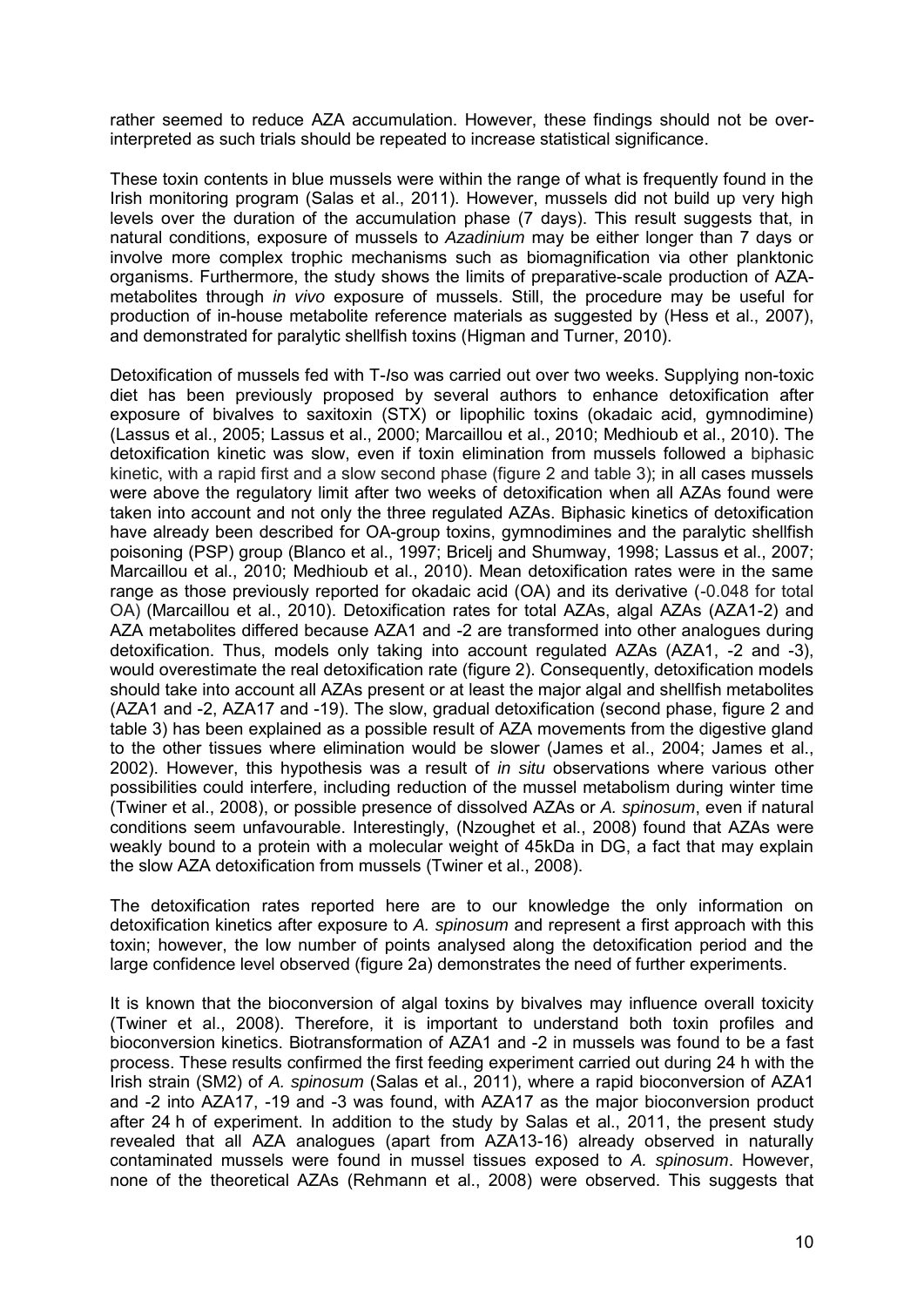direct accumulation of *A. spinosum* by mussels may be sufficient to explain the observed toxin profiles.

Bioconversion of azaspiracids is a recent subject of study. Formation of AZA3, -4, -6 and -9 via decarboxylation of AZA17, -21, -19 and -23 respectively has been shown (McCarron et al., 2009), with some additional experimental evidence provided by O'Driscoll et al. (2011). In the present study, the order of appearance of the bioconversion products seemed to link AZA3, -4, -6 and -9 with their carboxylated analogues and hence confirms previous results obtained by McCarron et al. (2009), as AZA17 and -19 appear first and constitute already more than 20% of total AZAs after 6h. Additionally, the ratio of AZA17/AZA19 is similar to that of AZA1/AZA2. Therefore, it appears plausible to assume that there is a direct transformation of AZA1 into AZA17 and of AZA2 into AZA19. Decarboxylation of AZA17 into -3 and of AZA19 into -6 is much slower, which is consistent with the heat-accelerated character of this transformation already reported by McCarron et al. (2009). Furthermore, AZA3 and -6 proportions remain relatively constant after their appearance, suggesting that their transformation into AZA4 and -5 as well as AZA9 and -10, respectively, is of similar speed as the decarboxylation reaction in C22. Simultaneous hydroxylation of AZAs in C3 or C23 into other analogues is not excluded, as the stability of AZA3 proportion suggests that it could be relatively rapidly hydroxylated into AZA5 and more slowly into AZA4. This phenomenon is also noted through the earlier appearance of AZA5, somewhat convoluted by the higher AZA4 concentration at the end of the experiment which can be understood through the dual route towards AZA4 via AZA3 and -21 (see below). This hypothesis is supported by the biotransformation kinetics: hydroxylated analogues in C3 (AZA7 and -11) required more time (≥48 h) to be formed than hydroxylated analogues in C23 (6-24 h, AZA5, -8, -10) (note: despite a lack in chromatographic separation in the analysis, using specific transitions in MS, it was established that AZA7 and -11 appeared after 48 h). The formation of the carboxy-hydroxylated analogues (AZA21 and -23) also required more time (≥48 h) than the formation of carboxylated analogues (AZA17 and -19) which suggests that hydroxylation of C3 or C23 is a slower process than oxidation of the methyl-group at C22 as AZA4 and -5 were not yet present after 6h. At the end of the study AZA4 was more concentrated than AZA5, which is consistent with the dual route leading to this metabolite. Also, overall, the biotransformation of AZA2 and all its analogues appears somewhat slower than that of AZA1 metabolites. This can be seen in the slightly higher ratio of AZA2/AZA19 compared to AZA1/AZA17 throughout the study. The analogues hydroxylated in both C3 and C23 were not detected over the three weeks of experiment and so presumably require much more time to be formed (consistent with the fact that there is two or more slow transformations involved). Following all these observations possible biotransformation pathways of AZA1 and -2 were proposed (figure 4).

As a consequence, the fast AZA oxidation process in mussels has to be considered by regulators, as AZA17 and -19 are major metabolites in raw mussels, and are obviously not readily converted into AZA3 or -6 over time. Therefore, research should focus on AZA17 and -19 production and isolation to determine their potency to human health. The different monitoring programs currently underestimate the total amount of AZA present in mussels. As mussels are typically consumed after cooking, AZA17 and -19 are transformed into AZA3 and -6 (AZA3 already considered toxic and regulated) prior to consumption (Table 4). Thus, AZA17 and -19 should be accounted for, either directly or through heat-treatment of samples prior to analysis.

Regarding toxin distribution across mussel organs, accumulation of AZA differed between tissues in mussels, as was found with other known toxins accumulating in bivalve molluscs (DSP, ASP, PSP), where toxins were mainly found in digestive gland (Blanco et al., 2002; Blanco et al., 2007; Bricelj and Shumway, 1998; Campbell et al., 2001; Chen and Chou, 2001; Choi et al., 2003; Lassus et al., 2007). In this study, 73% of the AZAs were found in the digestive gland, 11% in the remaining flesh, 8% in the gills and negligible amounts of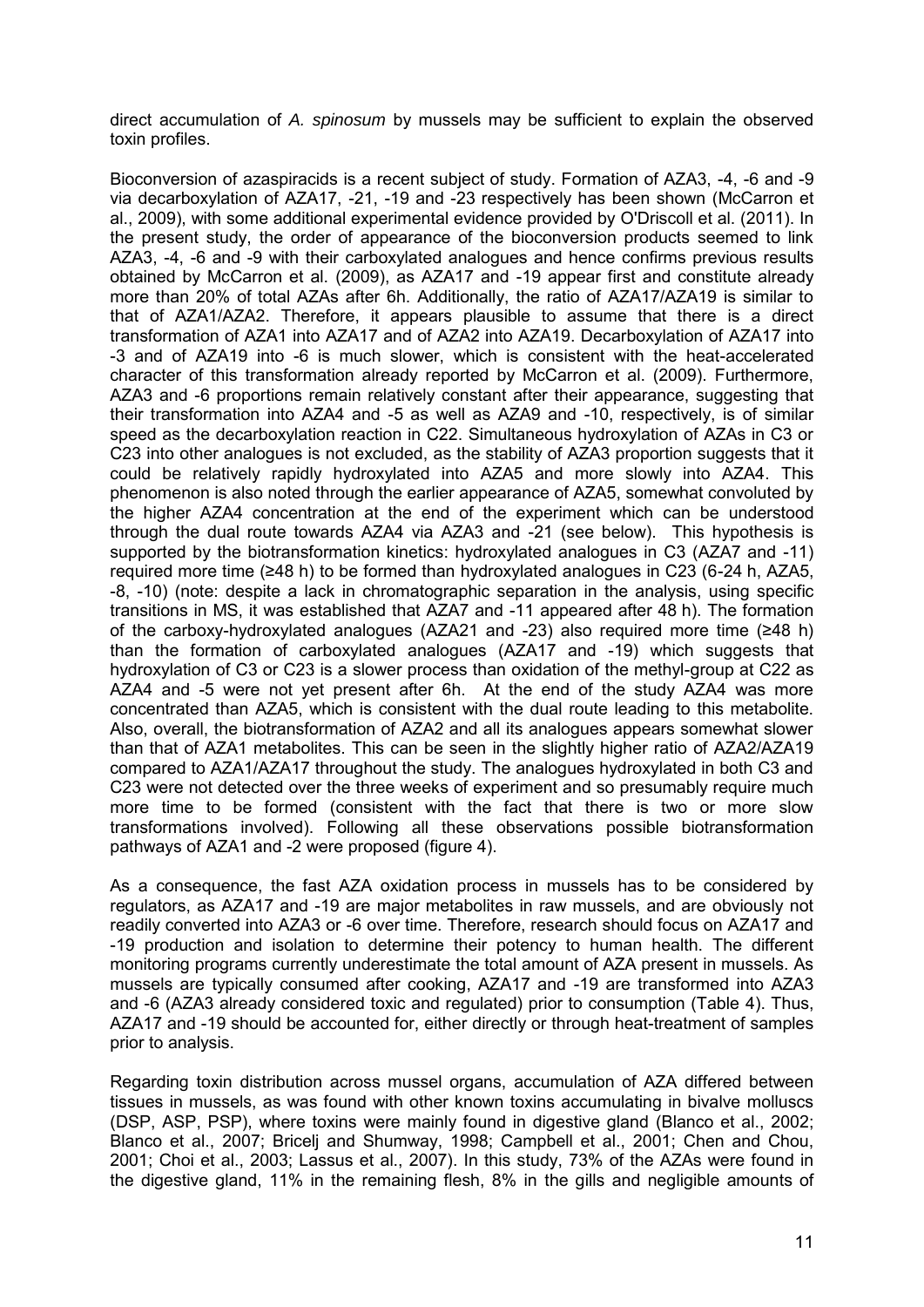toxins in other tissues. This distribution of AZAs has already been observed in scallops and mussels naturally contaminated with AZAs (Hess et al., 2005; Magdalena et al., 2003b; Salas et al., 2011). Most AZA analogues were found in the DG at the highest concentration, it is thus supposed that biotransformation was most active in the DG. The toxin concentrations observed in the non-digestive gland tissues may result from transfer between organs or may originate from re-adsorption of excreted metabolites as the system was recirculated.

Concerning the effect of *A. spinosum* on digestive gland tubule thickness, the decrease in thickness was observed for all toxic diets compared to the control diet over the contamination period. However, a recovery was observed at the end of the detoxification period. This phenomenon on bivalve physiology was previously observed with other toxins (Galimany et al., 2008; Medhioub, 2011; Pearce et al., 2005), and shows *A. spinosum* as a possible physiological factor of stress to shellfish.

# **5. Conclusions**

The study confirmed the direct transfer of AZA toxins from *A. spinosum* to mussels, and the fast biotransformation of AZA1 and -2 into other analogues, especially into AZA17 and -19. It also showed that blue mussels can accumulate AZAs to levels above the regulatory limit in less than 6 h and up to 0.6 mg/kg<sup>-1</sup> within a week. Detoxification kinetic was slow ( $T_{1/2}$ ) approximately 11 days); with detoxification rates in the same order as other lipophilic toxins.

The study underlines that AZA17 and -19 were present at significant levels already after 6 h and until the end of the study. Therefore, these analogues need to be considered as major metabolites which affect human health, either by themself or through thermal conversion to AZA3 and -6. It is thus necessary to revise the regulation on AZAs, currently based on the analysis of raw bivalves by LC-MS/MS.

## **Acknowledgment**

This study was carried out under the *Sea Change* strategy with the support of the Marine Institute and the Marine Research Sub-Programme of the National Development Plan 2007– 2013, co-financed by the European Regional Development Fund (ASTOX2). Further funding was obtained through Ifremer from the French Ministry of Education, Research and Technology through Programme 187 of the National Finance Law. The authors would like to thank all the members of the laboratory EMP/PHYC at the Atlantic Centre of Ifremer for their help and technical advice during this study and especially Drs. Patrick Lassus and Régis Baron for the constructive discussions and valuable comments.

## **References**

Akselman, R., Negri, R.M., 2010. *Azadinium spinosum* Elbrächter et Tillmann (Dinophyceae) is present and also caused blooms at the southwestern atlantic. Abstract book of the 14th International conference on harmful algae, Hersonissos, 132.

Alvarez, G., Uribe, E., Avalos, P., Marino, C., Blanco, J., 2010. First identification of azaspiracid and spirolides in *Mesodesma donacium* and *Mulinia edulis* from Northern Chile. Toxicon 55, 638-641.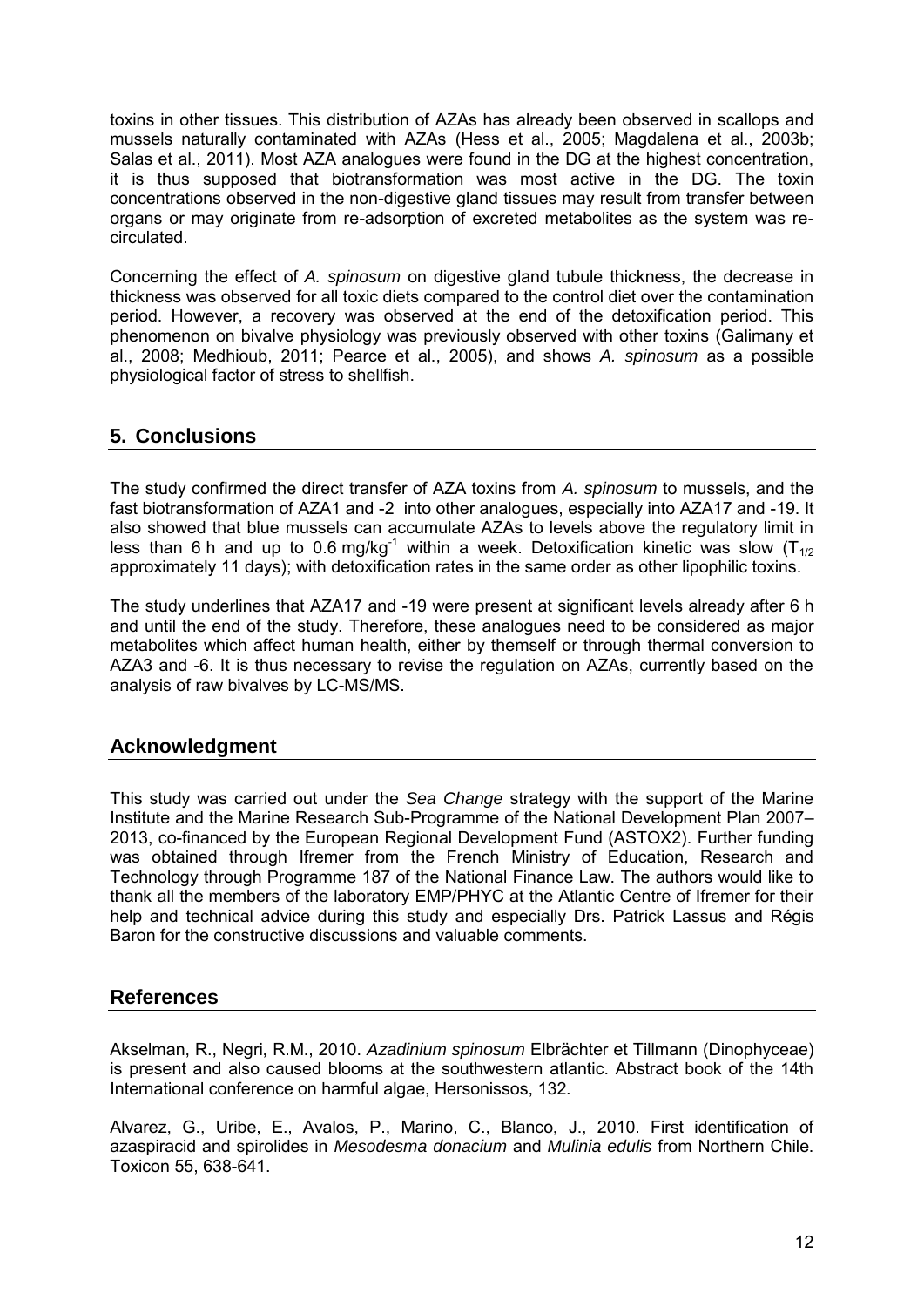Amzil, Z., Sibat, M., Royer, F., Savar, V., 2008. First report on azaspiracid and yessotoxin groups detection in French shellfish. Toxicon 52, 39-48.

Anonymous, 2005. Commission Regulation (EC) No 2074/2005 of 5 December 2005 laying down implementing measures for certain products under Regulation (EC) No 853/2004 of the European Parliament and of the Council and for the organisation of official controls under Regulation (EC) No 854/2004 of the European Parliament and of the Council and Regulation (EC) No 882/2004 of the European Parliament and of the Council, derogating from Regulation (EC) No 852/2004 of the European Parliament and of the Council and amending Regulations (EC) No 853/2004 and (EC) No 854/2004 Official Journal L 338, 22/12/2005, pp. 27-59.

Blanco, J., Acosta, C.P., de la Puente, M.B., Salgado, C., 2002. Depuration and anatomical distribution of the amnesic shellfish poisoning (ASP) toxin domoic acid in the King scallop *Pecten maximus*. Aquat. Toxicol. 60, 111-121.

Blanco, J., Marino, C., Martin, H., Acosta, C.P., 2007. Anatomical distribution of diarrhetic shellfish poisoning (DSP) toxins in the mussel *Mytilus galloprovincialis*. Toxicon 50, 1011- 1018.

Blanco, J., Morono, A., Franco, J., Reyero, M.I., 1997. PSP detoxification kinetics in the mussel *Mytilus galloprovincialis*. One- and two-compartment models and the effect of some environmental variables. Mar. Ecol. Prog. Ser. 158, 165-175.

Bricelj, V., Shumway, S., 1998. Paralytic shellfish toxins in bivalve molluscs: Occurrence, transfer kinetics, and biotransformation. Reviews in Fisheries Science 6, 315-383.

Campbell, D.A., Kelly, M.S., Busman, M., Bolch, C.J., Wiggins, E., Moeller, P.D.R., Morton, S.L., Hess, P., Shumway, S.E., 2001. Amnesic shellfish poisoning in the King scallop, *Pecten maximus*, from the west coast of Scotland. Journal of Shellfish Research 20, 75-84.

Chen, C.Y., Chou, H.N., 2001. Accumulation and depuration of paralytic shellfish poisoning toxins by purple clam *Hiatula rostrata* Lighttoot. Toxicon 39, 1029-1034.

Choi, M.C., Hsieh, D.P.H., Lam, P.K.S., Wang, W.X., 2003. Field depuration and biotransformation of paralytic shellfish toxins in scallop *Chlamys nobilis* and green-lipped mussel *Perna viridis*. Mar. Biol. 143, 927-934.

Diaz Sierra, M., Furey, A., Hamilton, B., Lehane, M., James, K.J., 2003. Elucidation of the fragmentation pathways of azaspiracids, using electrospray ionisation, hydrogen/deuterium exchange, and multiple-stage mass spectrometry. J. Mass. Spectrom. 38, 1178-1186.

Furey, A., Moroney, C., Magdalena, A.B., Saez, M.J.F., Lehane, M., James, K.J., 2003. Geographical, temporal, and species variation of the polyether toxins, azaspiracids, in shellfish. Envir. Sci. Technol. 37, 3078-3084.

Furey, A., O'Doherty, S., O'Callaghan, K., Lehane, M., James, K.J., 2010. Azaspiracid poisoning (AZP) toxins in shellfish: Toxicological and health considerations. Toxicon.

Galimany, E., Sunila, I., Hegaret, H., Ramon, M., Wikfors, G.H., 2008. Experimental exposure of the blue mussel (*Mytilus edulis*, L.) to the toxic dinoflagellate *Alexandrium fundyense*: Histopathology, immune responses, and recovery. Harmful Algae 7, 702-711.

Guillard, R.R.L., 1975. Culture of phytoplankton for feeding marine invertebrates, in: W.L., S., M.H, C. (Eds.), Culture of Marine Invertebrate Animals. Plenum Press, New York, USA, pp. pp 26-60.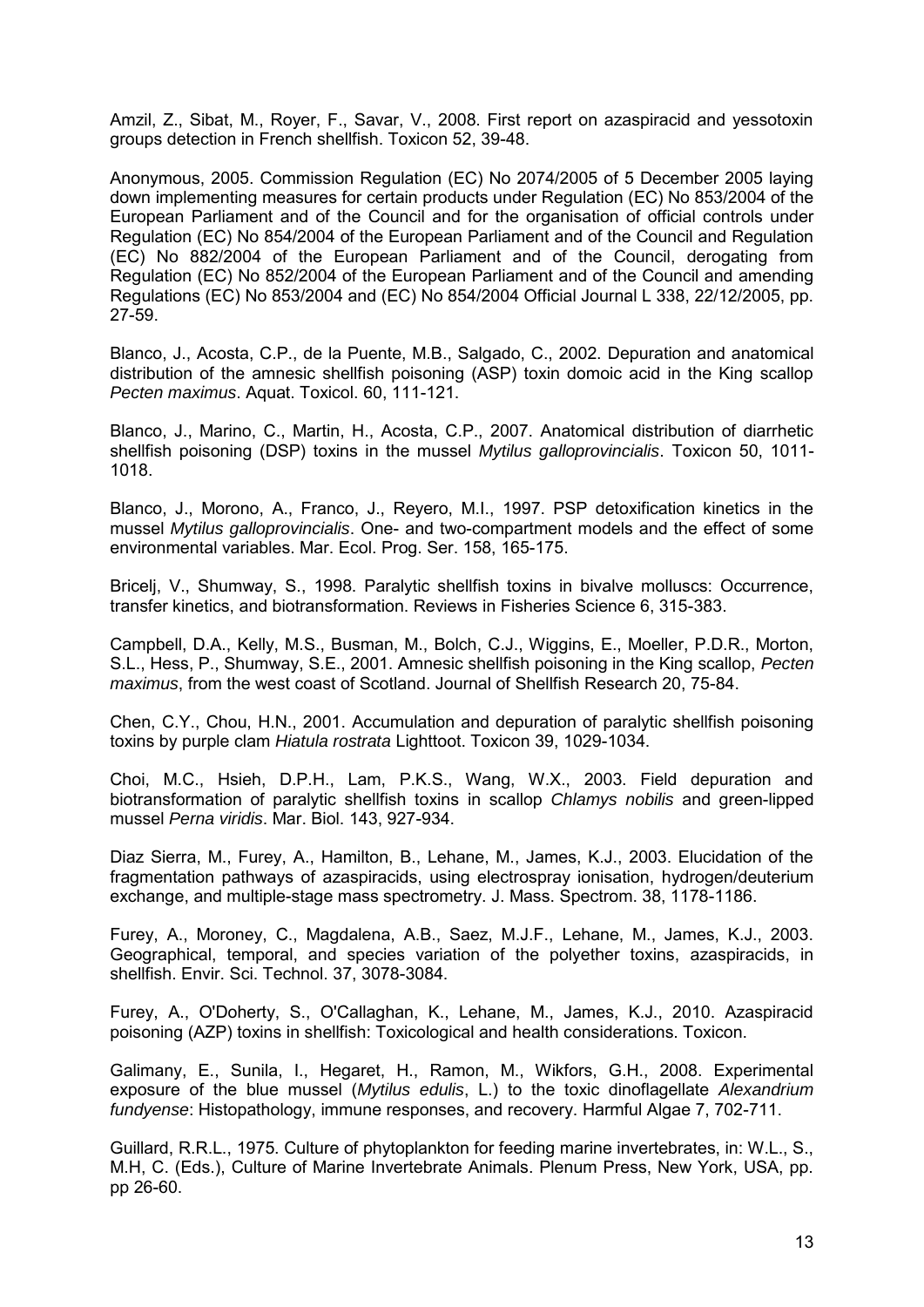Guillard, R.R.L., Ryther, J.H., 1962. Studies of marine planktonic diatoms. I. *Cyclotella nana* Hustedt and *Detonula confervacea* Cleve. Can. J. Microbiol. 8, 229-239.

Hernandez-Becerril, D.U., Escobae-Morales, S., Morreno-Gutiérez, S.P., Baron-Campis, S.A., 2010. Two new records of potentially toxic phytoplankton species from the Mexican Pacific. Abstract book of the 14th International conference on harmful algae, Hersonissos, 137.

Hess, P., McCarron, P., Quilliam, M.A., 2007. Fit-for-purpose shellfish reference materials for internal and external quality control in the analysis of phycotoxins. Anal. Bioanal. Chem. 387, 2463-2474.

Hess, P., Nguyen, L., Aasen, J., Keogh, M., Kilcoyne, J., McCarron, P., Aune, T., 2005. Tissue distribution, effects of cooking and parameters affecting the extraction of azaspiracids from mussels, *Mytilus edulis*, prior to analysis by liquid chromatography coupled to mass spectrometry. Toxicon 46, 62-71.

Higman, W.A., Turner, A., 2010. A feasibility study into the provision of Paralytic Shellfish Toxins laboratory reference materials by mass culture of *Alexandrium* and shellfish feeding experiments. Toxicon 56, 497-501.

James, K.J., Fidalgo Saez, M.J., Furey, A., Lehane, M., 2004. Azaspiracid poisoning, the food borne illness associated with shellfish consumption. Food Addit. Contam. 21, 879-892.

James, K.J., Furey, A., Lehane, M., Ramstad, H., Aune, T., Hovgaard, P., Morris, S., Higman, W., Satake, M., Yasumoto, T., 2002. First evidence of an extensive northern European distribution of azaspiracid poisoning (AZP) toxins in shellfish. Toxicon 40, 909-915.

James, K.J., Sierra, M.D., Lehane, M., Magdalena, A.B., Furey, A., 2003. Detection of five new hydroxyl analogues of azaspiracids in shellfish using multiple tandem mass spectrometry. Toxicon 41, 277-283.

Jauffrais, T., Séchet, V., Herrenknecht, C., Tillmann, U., Krock, B., Amzil, Z., Hess, P., 2010. Growth and toxin production of *Azadinium spinosum* in batch and continuous culture. Abstract book of 14th International conference on harmful algae, Hersonissos, 39.

Jauffrais, T., Séchet, V., Truquet, P., Herrenknecht, C., Amzil, Z., Hess, P., 2011. Effect of flow rate on *Azadinium spinosum* and azaspiracid productivities in medium scale chemostats in series for azaspiracid-1 and -2 harvest. Abstract book of the 8th International Conference on Molluscan Shellfish safety, Charlottetown, 127.

Jauffrais, T., Herrenknecht, C., Séchet, V., Sibat, M., Tillmann U., Krock B., Kilcoyne J., Miles C. O., McCarron P., Amzil Z., Hess P., 2012. Quantitative analysis of azaspiracids in *Azadinium spinosum* cultures. Anal Bioanal Chem. *DOI: 10.1007/s00216-012-5849-2*.

Keller, M.D., Selvin, R.C., Claus, W., Guillard, R.R.L., 1987. Media for the culture of oceanic ultraphytoplankton. J. Phycol. 23, 633-638.

Krock, B., Tillmann, U., John, U., Cembella, A., 2008. LC-MS-MS aboard ship: tandem mass spectrometry in the search for phycotoxins and novel toxigenic plankton from the North Sea. Anal. Bioanal. Chem. 392, 797-803.

Krock, B., Tillmann, U., John, U., Cembella, A.D., 2009. Characterization of azaspiracids in plankton size-fractions and isolation of an azaspiracid-producing dinoflagellate from the North Sea. Harmful Algae 8, 254-263.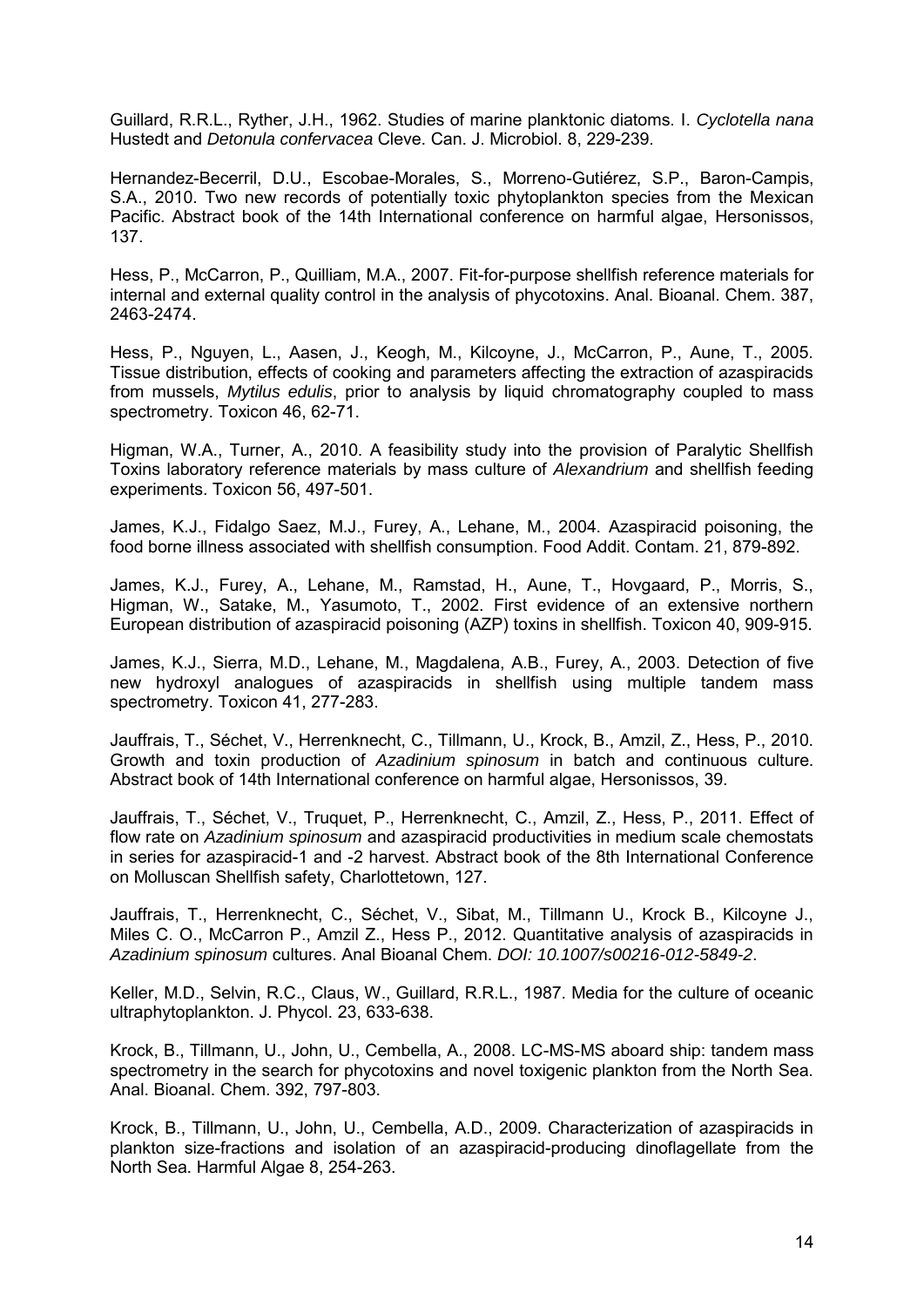Lassus, P., Amzil, Z., Baron, R., Sechet, V., Barille, L., Abadie, E., Bardouil, M., Sibat, M., Truquet, P., Berard, J.B., Gueguen, M., 2007. Modelling the accumulation of PSP toxins in Thau Lagoon oysters (*Crassostrea gigas*) from trials using mixed cultures of *Alexandrium catenella* and *Thalassiosira weissflogii*. Aquatic Living Resources 20, 59-67.

Lassus, P., Bardouil, M., Baron, R., Berard, J.B., Masselin, P., Truquet, P., Pitrat, J.P., 2005. Improving detoxification efficiency of PSP contaminated oysters (*Crassostrea gigas* Thunberg). Aquaculture Europe, 3-6.

Lassus, P., Bardouil, M., Massselin, P., Naviner, M., Truquet, P., 2000. Comparative efficiencies of different non-toxic microalgal diets in detoxification of PSP-contaminated oysters (*Crassostrea gigas* Thunberg). J. Nat. Toxins 9, 1-12.

Magdalena, A.B., Lehane, M., Krys, S., Fernandez, M.L., Furey, A., James, K.J., 2003a. The first identification of azaspiracids in shellfish from France and Spain. Toxicon 42, 105-108.

Magdalena, A.B., Lehane, M., Moroney, C., Furey, A., James, K.J., 2003b. Food safety implications of the distribution of azaspiracids in the tissue compartments of scallops (*Pecten maximus*). Food. Add. Contam. 20, 154-160.

Marcaillou, C., Haure, J., Mondeguer, F., Courcoux, A., Dupuy, B., Penisson, C., 2010. Effect of food supply on the detoxification in the blue mussel, *Mytilus edulis*, contaminated by diarrhetic shellfish toxins. Aquatic Living Resources 23, 255-266.

McCarron, P., Kilcoyne, J., Miles, C.O., Hess, P., 2009. Formation of azaspiracids-3, -4, -6, and -9 via decarboxylation of carboxyazaspiracid metabolites from shellfish. J. Agric. Food. Chem. 57, 160-169.

McMahon, T., Silke, J., 1996. West coast of Ireland winter toxicity of unknown aetiology in mussels. Harmful Algae News 14, 2.

Medhioub, W., 2011. Etude des mécanismes de contamination des mollusques bivalves par des neurotoxines à action rapide (FAT) et développement de procédés de détoxification Faculté de science de Tunis et Institut universitaire européen de la mer. Université de Tunis El Mana et Université de Bretagne occidentale, Tunis, pp. 202.

Medhioub, W., Gueguen, M., Lassus, P., Bardouil, M., Truquet, P., Sibat, M., Medhioub, N., Soudant, P., Kraiem, M., Amzil, Z., 2010. Detoxification enhancement in the gymnodiminecontaminated grooved carpet shell, *Ruditapes decussatus* (Linne). Harmful Algae 9, 200- 207.

Nicolaou, K.C., Koftis, T.V., Vyskocil, S., Petrovic, G., Ling, T.T., Yamada, Y.M.A., Tang, W.J., Frederick, M.O., 2004. Structural revision and total synthesis of azaspiracid-1, part 2: Definition of the ABCD domain and total synthesis. Angew. Chem. Int. Ed. 43, 4318-4324.

Nzoughet, K.J., Hamilton, J.T.G., Floyd, S.D., Douglas, A., Nelson, J., Devine, L., Elliott, C.T., 2008. Azaspiracid: First evidence of protein binding in shellfish. Toxicon 51, 1255-1263.

O'Driscoll, D., Skrabakova, Z., O'Halloran, J., van Pelt, F., James, K.J., 2011. Mussels increase xenobiotic (azaspiracid) toxicity using a unique bioconversion mechanism. Environ. Sci. Technol. 45, 3102-3108.

Ofuji, K., Satake, M., McMahon, T., James, K.J., Naoki, H., Oshima, Y., Yasumoto, T., 2001. Structures of azaspiracid analogs, azaspiracid-4 and azaspiracid-5, causative toxins of azaspiracid poisoning in Europe. Biosci. Biotechnol., Biochem. 65, 740-742.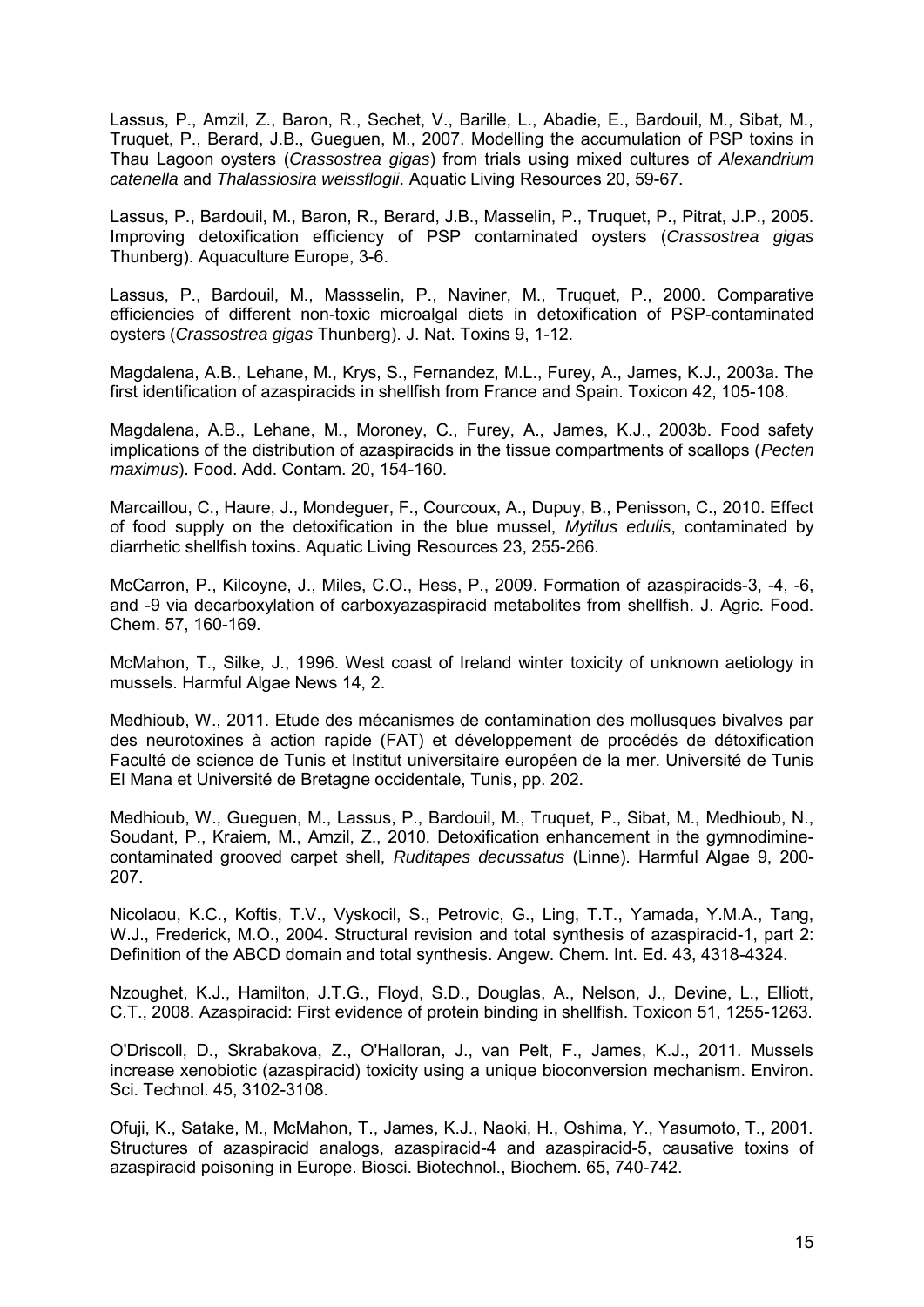Ofuji, K., Satake, M., McMahon, T., Silke, J., James, K.J., Naoki, H., Oshima, Y., Yasumoto, T., 1999. Two analogs of azaspiracid isolated from mussels, *Mytilus edulis*, involved in human intoxication in Ireland. Nat. Toxins 7, 99-102.

Pearce, I., Handlinger, J.H., Hallegraeff, G.M., 2005. Histopathology in Pacific oyster (*Crassostrea gigas*) spat caused by the dinoflagellate *Prorocentrum rhathymum*. Harmful Algae 4, 61-74.

Potvin, É., Jeong, H.J., Kang, N.S., Tillmann, U., Krock, B., 2011. First Report of the Photosynthetic Dinoflagellate Genus *Azadinium* in the Pacific Ocean: Morphology and Molecular Characterization of *Azadinium* cf. *poporum*. Journal of Eukaryotic Microbiology, n/a-n/a.

Rehmann, N., Hess, P., Quilliam, M.A., 2008. Discovery of new analogs of the marine biotoxin azaspiracid in blue mussels (*Mytilus edulis*) by ultra-performance liquid chromatography/tandem mass spectrometry. Rapid Commun. Mass Spectrom. 22, 549-558.

Salas, R., Tillmann, U., John, U., Kilcoyne, J., Burson, A., Cantwell, C., Hess, P., Jauffrais, T., Silke, J., 2011. The role of *Azadinium spinosum* (Dinophyceae) in the production of azaspiracid shellfish poisoning in mussels. Harmful Algae 10, 774-783.

Satake, M., Ofuji, K., Naoki, H., James, K.J., Furey, A., McMahon, T., Silke, J., Yasumoto, T., 1998. Azaspiracid, a new marine toxin having unique spiro ring assemblies, isolated from Irish mussels, *Mytilus edulis*. J. Am. Chem. Soc. 120, 9967-9968.

Shaw, B.L., Battle, H.I., 1957. The gross and microscopic anatomy of the digestive

tract of the oyster *Crassostrea virginica* (Gmelin). Can. J. Zool. 35, 325-347.

Taleb, H., Vale, P., Amanhir, R., Benhadouch, A., Sagou, R., Chafik, A., 2006. First detection of azaspiracids in mussels in north west Africa. Journal of Shellfish Research 25, 1067-1070.

Tillmann, U., Elbrachter, M., John, U., Krock, B., 2011. A new non-toxic species in the dinoflagellate genus *Azadinium*: *A. poporum* sp. nov. Eur. J. Phycol. 46, 74-87.

Tillmann, U., Elbrachter, M., Krock, B., John, U., Cembella, A., 2009. *Azadinium spinosum* gen. et sp nov (Dinophyceae) identified as a primary producer of azaspiracid toxins. Eur. J. Phycol. 44, 63-79.

Twiner, M.J., Rehmann, N., Hess, P., Doucette, G.J., 2008. Azaspiracid shellfish poisoning: A review on the chemistry, ecology, and toxicology with an emphasis on human health impacts. Marine Drugs 6, 39-72.

Ueoka, R., Ito, A., Izumikawa, M., Maeda, S., Takagi, M., Shin-Ya, K., Yoshida, M., van Soest, R.W.M., Matsunaga, S., 2009. Isolation of azaspiracid-2 from a marine sponge *Echinoclathria* sp as a potent cytotoxin. Toxicon 53, 680-684.

Vale, P., R. Bire, and P. Hess. 2008. Confirmation by LC-MS/MS of azaspiracids in shellfish from the Portuguese north-western coast. *Toxicon* 51 (8):1449-1456.

Villar-Gonzalez, A., Luisa Rodriguez-Velasco, M., Gago-Martinez, A., 2011. Determination of Lipophilic Toxins by LC/MS/MS: Single-Laboratory Validation. J. AOAC Int. 94, 909-922.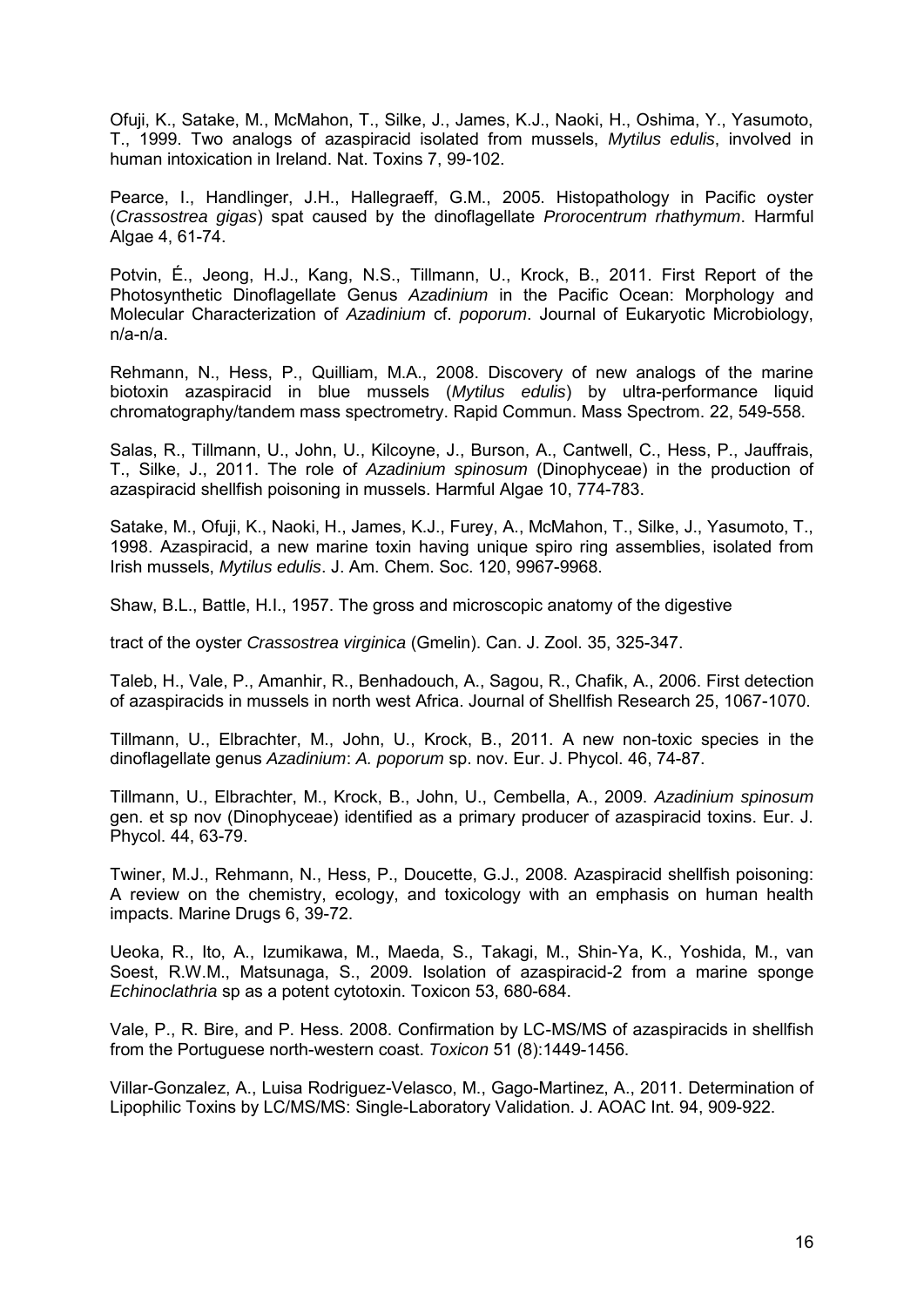### **Tables**

|                   | Transition 1  | Transition 2  |
|-------------------|---------------|---------------|
| AZA1              | 842.5 / 824.5 | 842.5 / 672.5 |
| AZA2              | 856.5 / 838.5 | 856.5 / 672.5 |
| AZA3              | 828.5 / 810.5 | 828.5 / 658.5 |
| AZA4              | 844.5 / 826.5 | 844.5 / 658.5 |
| AZA5              | 844.5 / 826.5 | 844.5 / 674.5 |
| AZA6              | 842.5 / 824.5 | 842.5 / 658.5 |
| AZA7              | 858.5 / 840.5 | 858.5 / 672.5 |
| AZA8              | 858.5 / 840.5 | 858.5 / 688.5 |
| AZA9              | 858.5 / 840.5 | 858.5 / 658.5 |
| AZA10             | 858.5 / 840.5 | 858.5 / 674.5 |
| AZA11             | 872.5 / 854.5 | 872.5/672.5   |
| AZA12             | 872.5 / 854.5 | 872.5 / 688.5 |
| AZA17             | 872.5 / 810.5 | 872.5 / 658.5 |
| AZA <sub>19</sub> | 886.5 / 824.5 | 886.5 / 658.5 |
| AZA21             | 888.5 / 826.5 | 888.5 / 658.5 |
| AZA23             | 902.5 / 840.5 | 902.5 / 658.5 |

Table 1. MS/MS transitions used for quantification of all AZAs observed.

Table 2. AZA depuration rates (k) in day<sup>-1</sup> using a 1-compartment model, the adjusted square of correlation coefficient  $(R^2)$  from equation 1. Time in days to reach a 50% reduction in toxin concentration (T ½) from equation 3, for each diet after normalisation of the values and for AZAs, AZA1+2 and AZA metabolites using average value of diet 1-3, during the detoxification period (day 6-21).

|                 | k       | Adjusted $R^2$ | $T\frac{1}{2}$ |
|-----------------|---------|----------------|----------------|
| AZAs diet 1     | $-0.07$ | 0.48           | 9.9            |
| AZAs diet 2     | $-0.06$ | 0.80           | 11.6           |
| AZAs diet 3     | $-0.05$ | 0.57           | 13.9           |
| AZAs            | $-0.06$ | 0.72           | 11.6           |
| $AZA1+2$        | $-0.08$ | 0.68           | 8.7            |
| AZA metabolites | $-0.05$ | 0.79           | 13.9           |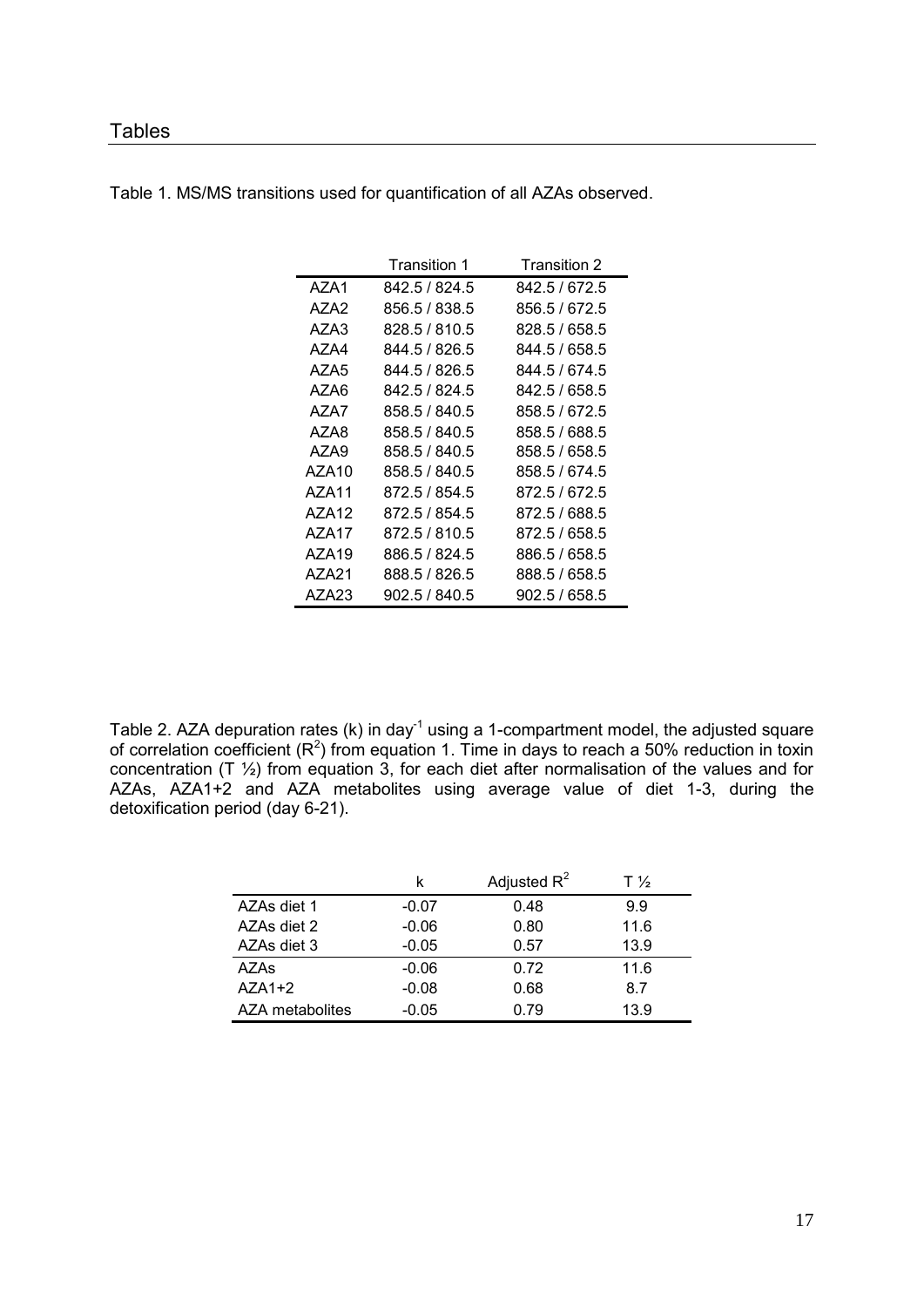Table 3. AZA depuration rates ( $k_1$  and  $k_2$ ) in day<sup>-1</sup> and the toxin loss by the first compartment  $(C_a)$  using a 2-compartment model, the adjusted square of correlation coefficient  $(R^2)$  from equation 2, for total AZAs, AZA1+2, AZA metabolites, and AZA1 and -2 with their respective metabolites during the detoxification period (day 6-21), using average value of diet 1-3 after normalisation of the values.

|                            |         | K2      | $C_{a}$ | Adjusted $R^2$ |
|----------------------------|---------|---------|---------|----------------|
| AZAs                       | $-0.87$ | $-0.03$ | 0.38    | 0.96           |
| $AZA1+2$                   | $-1.13$ | $-0.04$ | 0.43    | 0.95           |
| AZA metabolites            | $-0.65$ | $-0.02$ | 0.32    | 0.96           |
| AZA1 + related metabolites | $-0.75$ | $-0.03$ | 0.39    | 0.96           |
| AZA2 + related metabolites | $-0.72$ | $-0.03$ | 0.35    | 0.98           |

Table 4. Temporal variation in the proportion of AZA toxins (%), and AZA toxin concentrations ( $\mu$ g.kg<sup>-1</sup> and  $\mu$ g.kg<sup>-1</sup> AZA1 TEQ) in whole mussels over time for diet 1 (5 000 cells.mL-1 of *A. spinosum*). Underlined in grey are the toxin proportions related to AZA1, in white to AZA2 and in bold are the four major toxins. TEQ are toxic equivalents (concentrations weighted by their toxic equivalence factor = TEF);  $TEF_{AZA17} = 1.4$  (as AZA17 transforms into 3 after cooking);  $TEF<sub>AZA19</sub>=TEF<sub>AZA6</sub>=1$  (as AZA19 transforms into AZA6 after cooking, and  $TEF<sub>AZAG</sub>$  is estimated the same as  $TEF<sub>AZA1</sub>$ .

|                                                             | Time (days)      | 0.25  | 1     | 2     | 3     | 6     | 7     | 8     | 14    | 21    |
|-------------------------------------------------------------|------------------|-------|-------|-------|-------|-------|-------|-------|-------|-------|
| <b>Algal AZAs</b>                                           | AZA1             | 57.9  | 39.5  | 35.3  | 41.5  | 35.1  | 31.7  | 25.8  | 22.9  | 29.3  |
| (%)                                                         | AZA <sub>2</sub> | 17.4  | 15.0  | 15.6  | 16.4  | 14.5  | 14.0  | 14.8  | 12.0  | 11.7  |
| Algal AZAs $(\mu g.kg^1)$                                   |                  | 283.1 | 169.5 | 169.1 | 248.3 | 308.9 | 218.7 | 120.6 | 94.5  | 105.1 |
|                                                             | AZA3             | 0.3   | 0.6   | 0.6   | 0.5   | 0.7   | 0.8   | 0.7   | 0.7   | 0.7   |
|                                                             | AZA4             | 0.0   | 0.0   | 0.2   | 0.5   | 2.0   | 2.5   | 2.3   | 5.2   | 7.3   |
|                                                             | AZA <sub>5</sub> | 0.0   | 0.7   | 1.1   | 1.1   | 1.5   | 1.9   | 1.8   | 3.9   | 5.3   |
|                                                             | AZA6             | 0.8   | 2.1   | 1.9   | 1.8   | 2.3   | 2.5   | 2.4   | 3.6   | 2.8   |
| <b>AZAs metabolites</b>                                     | <b>AZA7-8</b>    | 2.9   | 2.6   | 1.7   | 2.0   | 2.9   | 2.7   | 1.7   | 1.6   | 1.9   |
|                                                             | AZA9             | 0.0   | 0.0   | 0.0   | 0.0   | 0.2   | 0.3   | 0.4   | 0.8   | 1.2   |
| (%)                                                         | AZA10            | 0.0   | 0.0   | 0.3   | 0.4   | 0.5   | 0.6   | 0.6   | 1.1   | 1.5   |
|                                                             | AZA11-12         | 0.4   | 0.3   | 0.2   | 0.3   | 0.3   | 0.3   | 0.3   | 0.3   | 0.3   |
|                                                             | AZA17            | 16.7  | 32.3  | 35.4  | 28.2  | 29.8  | 31.0  | 36.8  | 33.8  | 25.5  |
|                                                             | <b>AZA19</b>     | 3.6   | 6.9   | 7.4   | 6.4   | 6.9   | 7.8   | 8.5   | 9.0   | 7.5   |
|                                                             | <b>AZA21</b>     | 0.0   | 0.0   | 0.3   | 0.8   | 2.8   | 3.2   | 3.4   | 4.3   | 4.4   |
|                                                             | AZA23            | 0.0   | 0.0   | 0.0   | 0.1   | 0.4   | 0.5   | 0.6   | 0.7   | 0.8   |
| AZAs metabolites $(\mu g.kg')$                              |                  | 93.0  | 141.0 | 163.3 | 180.7 | 313.9 | 258.9 | 176.6 | 176.7 | 151.5 |
| AZA total $(\mu q.kq')$                                     |                  | 376.1 | 310.5 | 332.4 | 429.0 | 622.8 | 477.7 | 297.2 | 271.2 | 256.6 |
| Regulated AZAs (AZA1-3)<br>(µg.kg <sup>-1</sup> AZA1 TEQ)   |                  | 336.9 | 209.3 | 213.5 | 307.8 | 387.2 | 277.4 | 158.7 | 123.3 | 131.7 |
| AZAs1, 2, 3, 6, 17 and 19<br>(µg.kg <sup>-1</sup> AZA1 TEQ) |                  | 441.6 | 377.6 | 409.4 | 512.5 | 704.5 | 534.2 | 344.3 | 285.9 | 249.6 |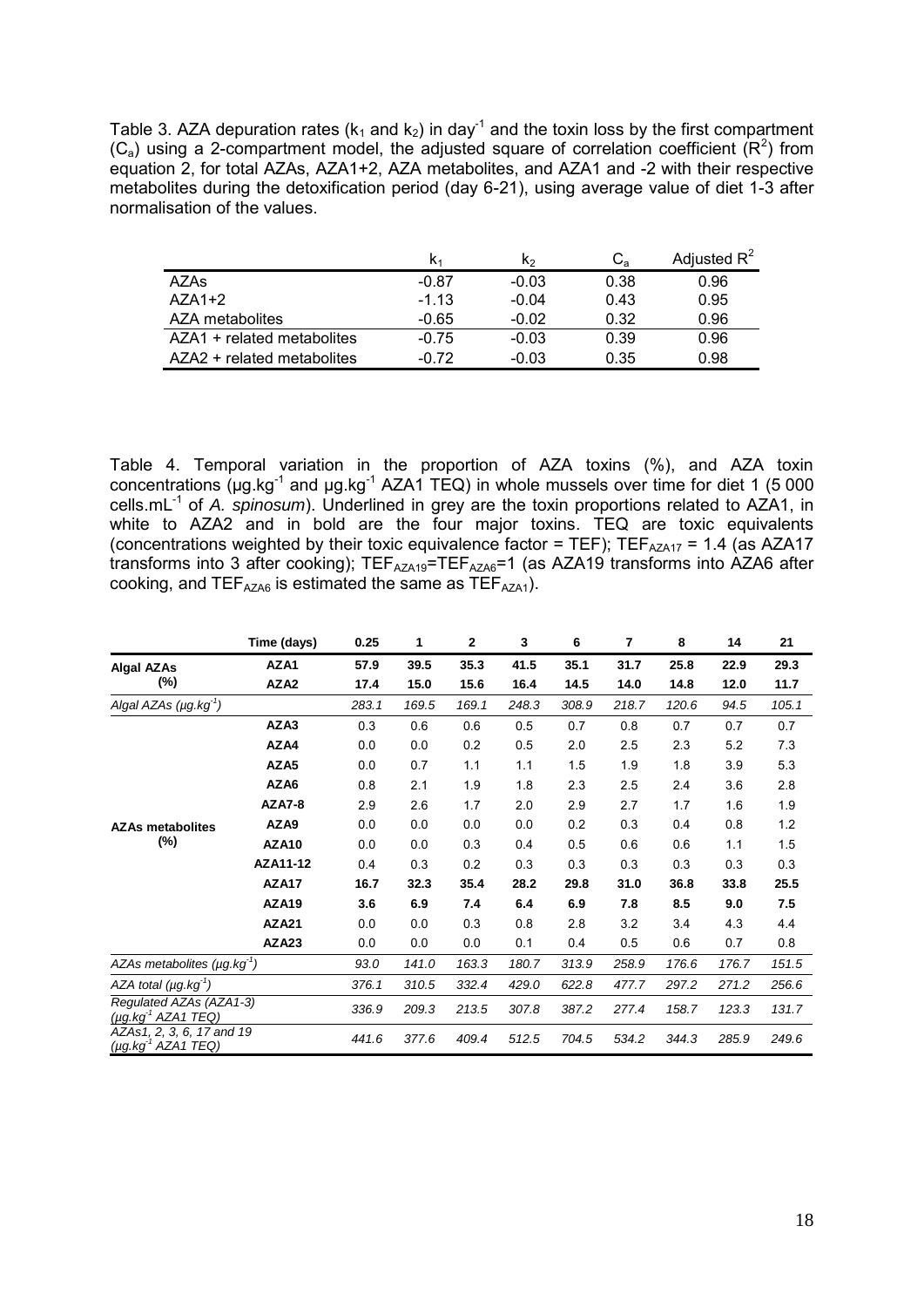Table 5. Temporal variation in the proportion of AZA toxins (%), and total AZA toxin contents (µg.kg-1 of Digestive Gland or Remaining Flesh or Total Flesh) in mussels at the end of the contamination and detoxification period for diet 1 (5 000 cells.mL<sup>-1</sup> of *A. spinosum*). Underlined in grey are the four major AZAs.

|                                                   |                   | Digestive gland<br>(Day 7) | Digestive gland<br>(Day 21) | <b>Remaining Flesh</b><br>(Day 7) | <b>Remaining Flesh</b><br>(Day 21) |
|---------------------------------------------------|-------------------|----------------------------|-----------------------------|-----------------------------------|------------------------------------|
| <b>Algal AZAs</b>                                 | AZA1              | 29.2                       | 40.4                        | 27.1                              | 19.8                               |
| $(\%)$                                            | AZA <sub>2</sub>  | 15.6                       | 14.0                        | 12.0                              | 10.4                               |
|                                                   | AZA3              | 0.4                        | 0.6                         | 0.8                               | 1.0                                |
|                                                   | AZA4              | 2.0                        | 5.7                         | 1.3                               | 2.3                                |
|                                                   | AZA <sub>5</sub>  | 2.3                        | 4.2                         | 1.6                               | 2.2                                |
|                                                   | AZA6              | 2.6                        | 2.1                         | 2.3                               | 3.4                                |
| <b>AZAs</b>                                       | AZA7-8            | 2.6                        | 2.0                         | 2.0                               | 0.8                                |
| metabolites                                       | AZA9              | 0.3                        | 0.8                         | 0.0                               | 0.0                                |
|                                                   | AZA <sub>10</sub> | 0.4                        | 1.3                         | 0.0                               | 0.0                                |
| $(\%)$                                            | AZA11-12          | 0.3                        | 0.2                         | 0.0                               | 0.0                                |
|                                                   | AZA17             | 29.1                       | 17.3                        | 42.3                              | 47.1                               |
|                                                   | AZA19             | 9.3                        | 6.1                         | 8.0                               | 10.5                               |
|                                                   | AZA21             | 4.9                        | 4.4                         | 2.1                               | 2.0                                |
|                                                   | AZA23             | 0.9                        | 0.8                         | 0.4                               | 0.4                                |
| <b>AZA total</b><br>(µg kg $^{-1}$ DG or RF)      |                   | $2673.1 \pm 44.1$          | $1153.7 \pm 21.6$           | $193.1 \pm 3.5$                   | $111.3 \pm 1.6$                    |
| AZA total $(\mu g.kg^1TF)$<br>weight standardised |                   | $336.9 \pm 5.6$            | $208.1 \pm 17.7$            | $168.8 \pm 3.1$                   | $91.3 \pm 1.3$                     |

Table 6. AZA concentration in different mussel tissues after exposure for 24h (3 analyses of pools of 30 individuals for each tissue type, TF = Total Flesh, DG = Digestive Gland, RF = Remaining Flesh, MM = Mantle Margin, M = Mantle, LP = Labial Palp, PAM = Posterior Adductor Muscle) and proportion of each tissue in mussels analysed.

| $AZA (µg.kg-1)$                | TF  | DG   | RF             | Gills          | ΜМ | LP             | М  | <b>PAM</b> | Foot |
|--------------------------------|-----|------|----------------|----------------|----|----------------|----|------------|------|
| AZA1                           | 189 | 836  | 76             | 89             | 30 | 64             | 29 | 14         | 19   |
| AZA2                           | 61  | 301  | 22             | 25             | 8  | 19             | 7  | 3          | 5    |
| AZA3                           | 4   | 18   | 2              | $\overline{2}$ | 0  | 0              | 0  | 0          | 0    |
| AZA4                           | 4   | 29   | $\overline{2}$ | 0              | 0  | 0              | 0  | 0          | 0    |
| AZA5                           | 6   | 43   | 4              | $\overline{2}$ | 1  | $\overline{2}$ | 2  | 1          | 1    |
| AZA6                           | 12  | 51   | 5              | 5              | 1  | 0              | 1  | 1          | 0    |
| AZA8                           | 21  | 117  | 11             | 4              | 3  | 5              | 4  | 2          | 3    |
| AZA11-12                       | 3   | 17   | 1              | $\mathbf{0}$   | 0  | 0              | 0  | 0          | 0    |
| AZA17                          | 178 | 723  | 105            | 117            | 29 | 77             | 36 | 22         | 16   |
| AZA <sub>19</sub>              | 36  | 161  | 21             | 21             | 4  | 14             | 6  | 4          | 3    |
| AZA21                          | 3   | 20   | 2              | $\Omega$       | 0  | 0              | 0  | $\Omega$   | 0    |
| AZA23                          | 0   | 4    | 0              | 0              | 0  | 0              | 0  | 0          | 0    |
| <b>Total AZAs</b>              | 517 | 2319 | 251            | 264            | 77 | 182            | 85 | 48         | 46   |
| Tissue %<br>of total wet flesh | 100 | 16   | 22             | 16             | 17 | 4              | 10 | 10         | 7    |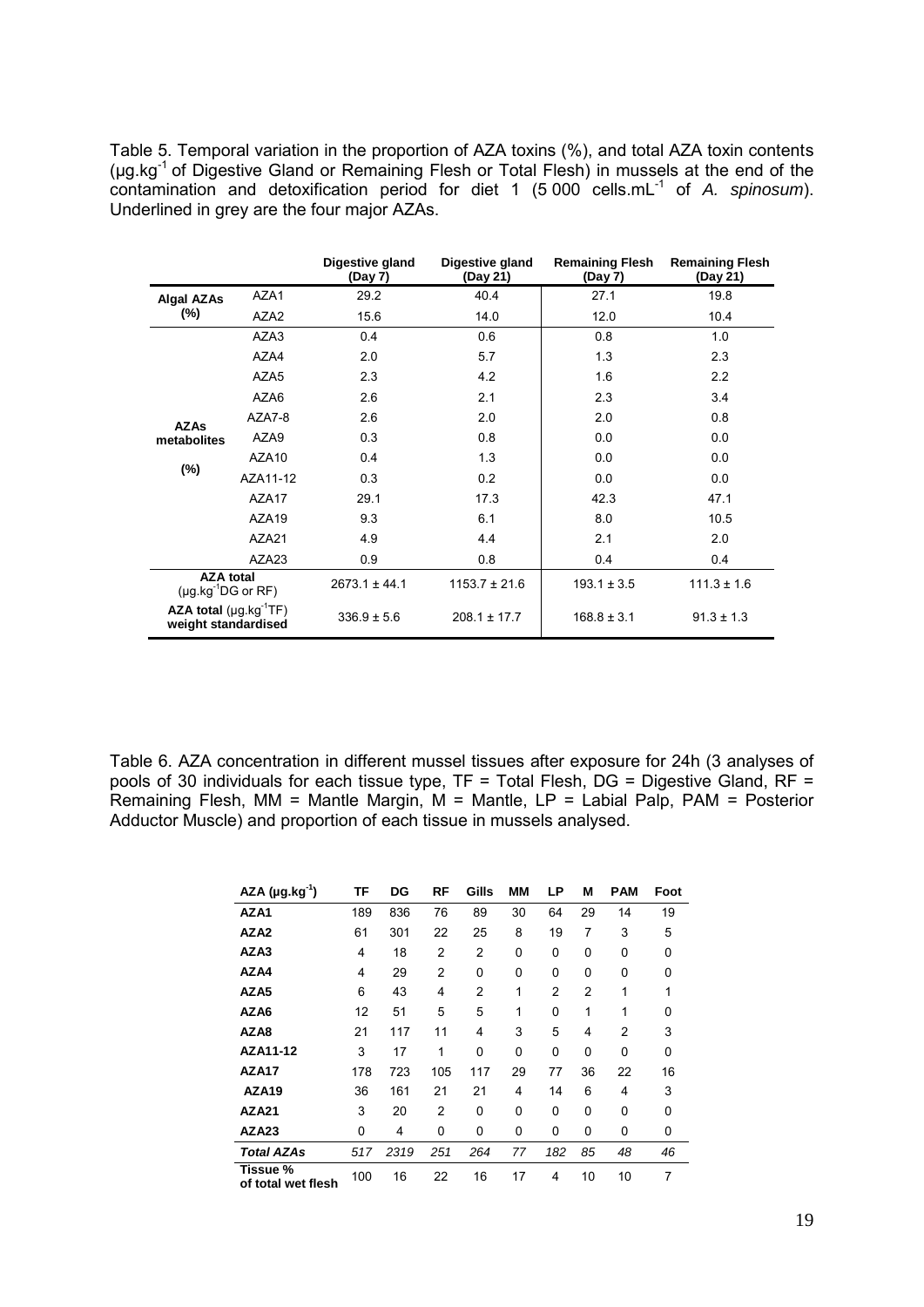Table 7. Mortality (%) observed in the different conditions at the end of the contamination and decontamination period.

| Mortality (%)             | Diet 1 |       |     | Diet 2 Diet 3 Control |
|---------------------------|--------|-------|-----|-----------------------|
| Contamination (day 0-7)   | $-1.2$ | - 7.0 | 2.7 | 0.5                   |
| Detoxification (day 7-21) | 6.6    | 4.6   | 29  | 15                    |
| Total                     | 8      | 12    | 6   | 2                     |

#### Figures

Figure 1. Total AZA toxin concentration (± std) in mussels (3 analyses of 10 pooled mussels) in  $\mu$ g.kg<sup>-1</sup> of wet flesh (sum of all analogue concentrations quantified against AZA1) during contamination (Day 0-7) and detoxification (Day 7-21) from the four experimental treatments (Diet  $1 = 5000$  cells.mL<sup>-1</sup> of *A. spinosum*, Diet  $2 = 10000$  cells.mL<sup>-1</sup> of *A. spinosum*, Diet 3  $=$  5 000 cells.mL<sup>-1</sup> of respectively *A. spinosum* and T-*Iso*, and control = 10 000 cells.mL<sup>-1</sup> of T-*Iso*). Horizontal dash line represents AZA regulatory limit for shellfish (160 µg.kg<sup>-1</sup> AZA1 TEQ).

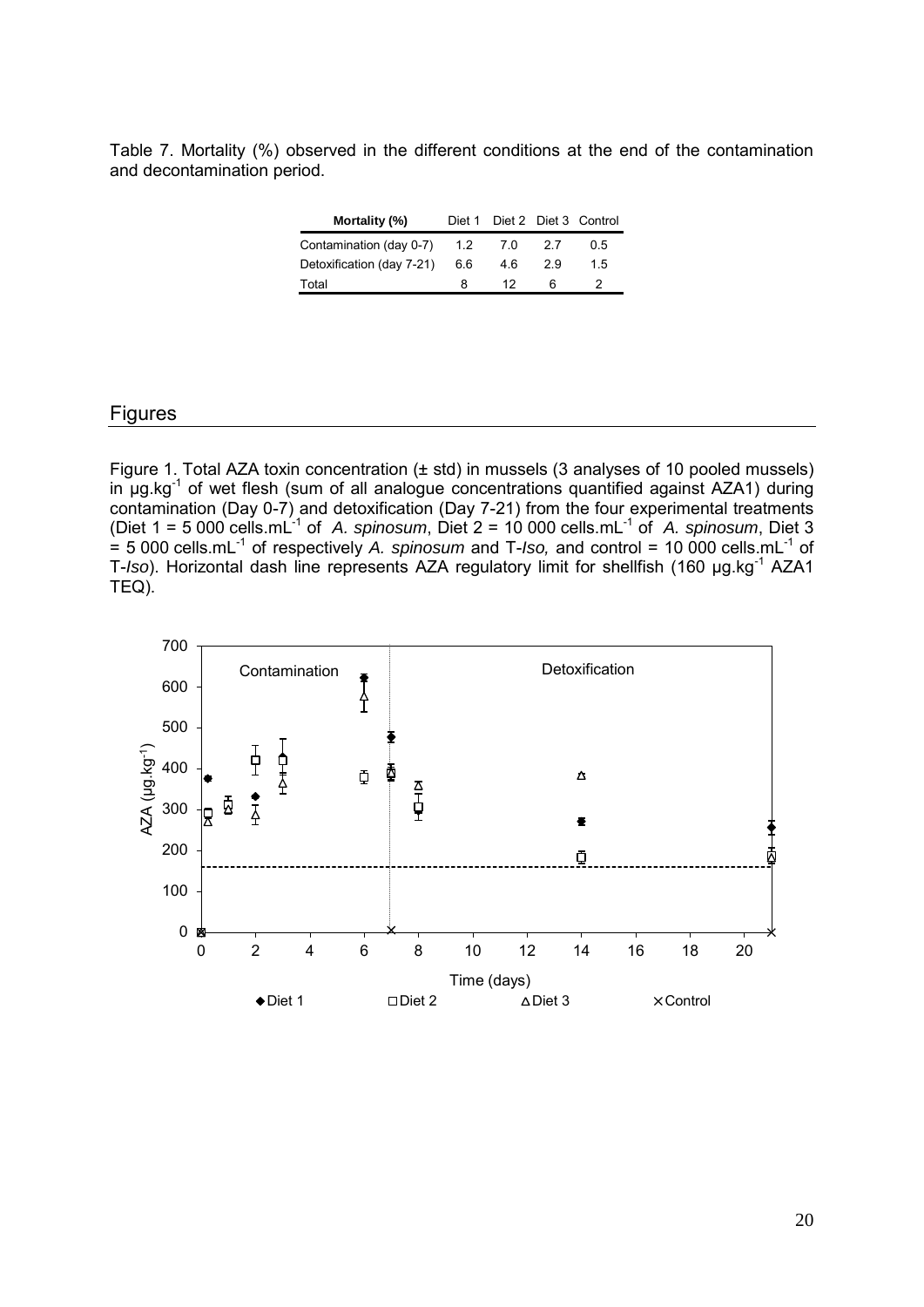Figure 2. AZA detoxification kinetics, (a) total AZAs, (b) AZA1+2 and AZAs metabolites and (c) AZA1or AZA2 plus their related AZAs, during the detoxification period (day 6-21, a, b, c correspond to averaged normalised values for all 3 diets, 2-compartment model).

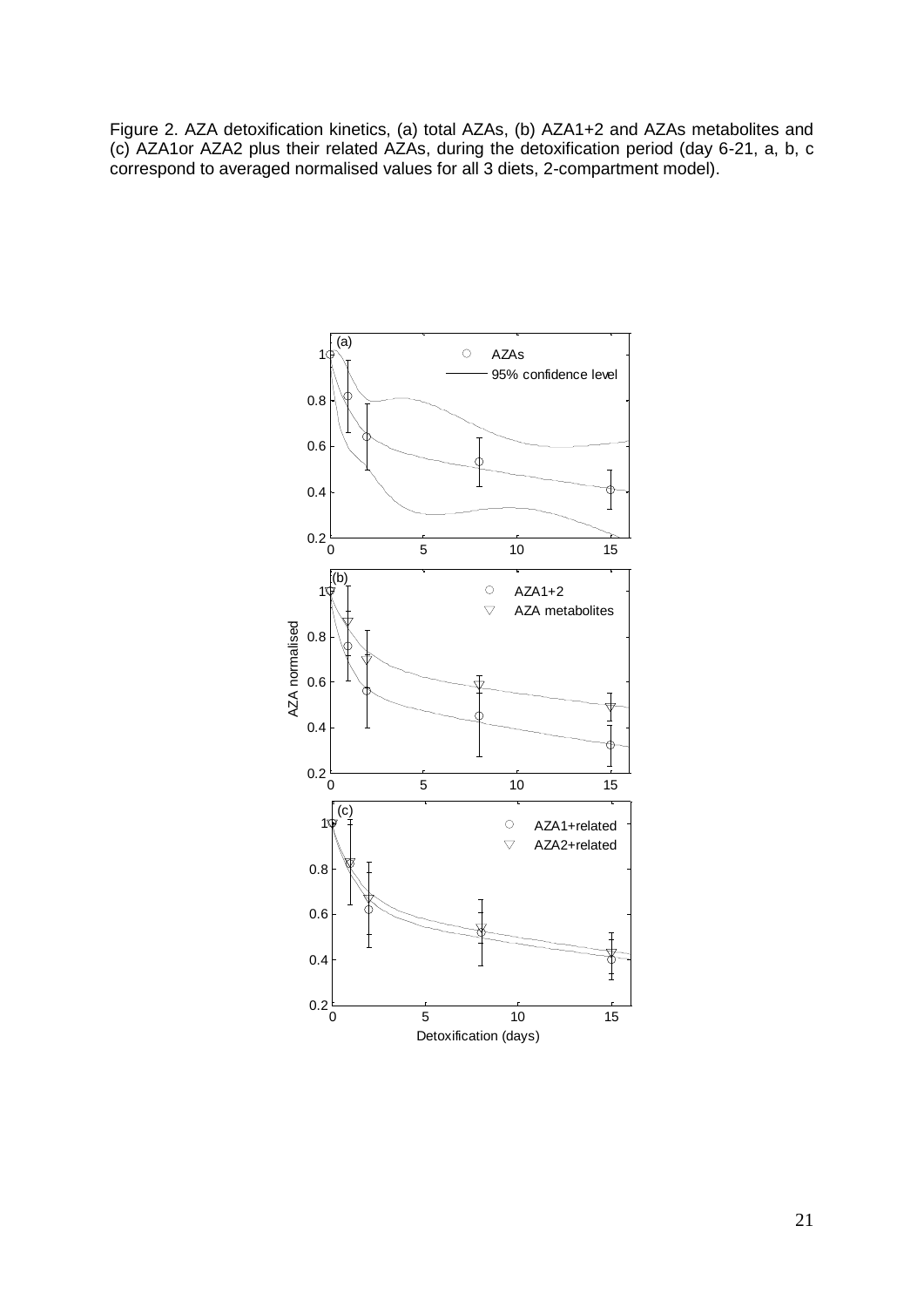Figure 3. Variation of AZA1 and -2 from *A. spinosum* compared to AZA metabolites in total flesh (a, b, c), digestive gland (d, e, f) and remaining flesh (g, h, i ) as a function of time in diet 1 (a, d, g), diet 2 (b, e, h), diet 3 (c, f, i).

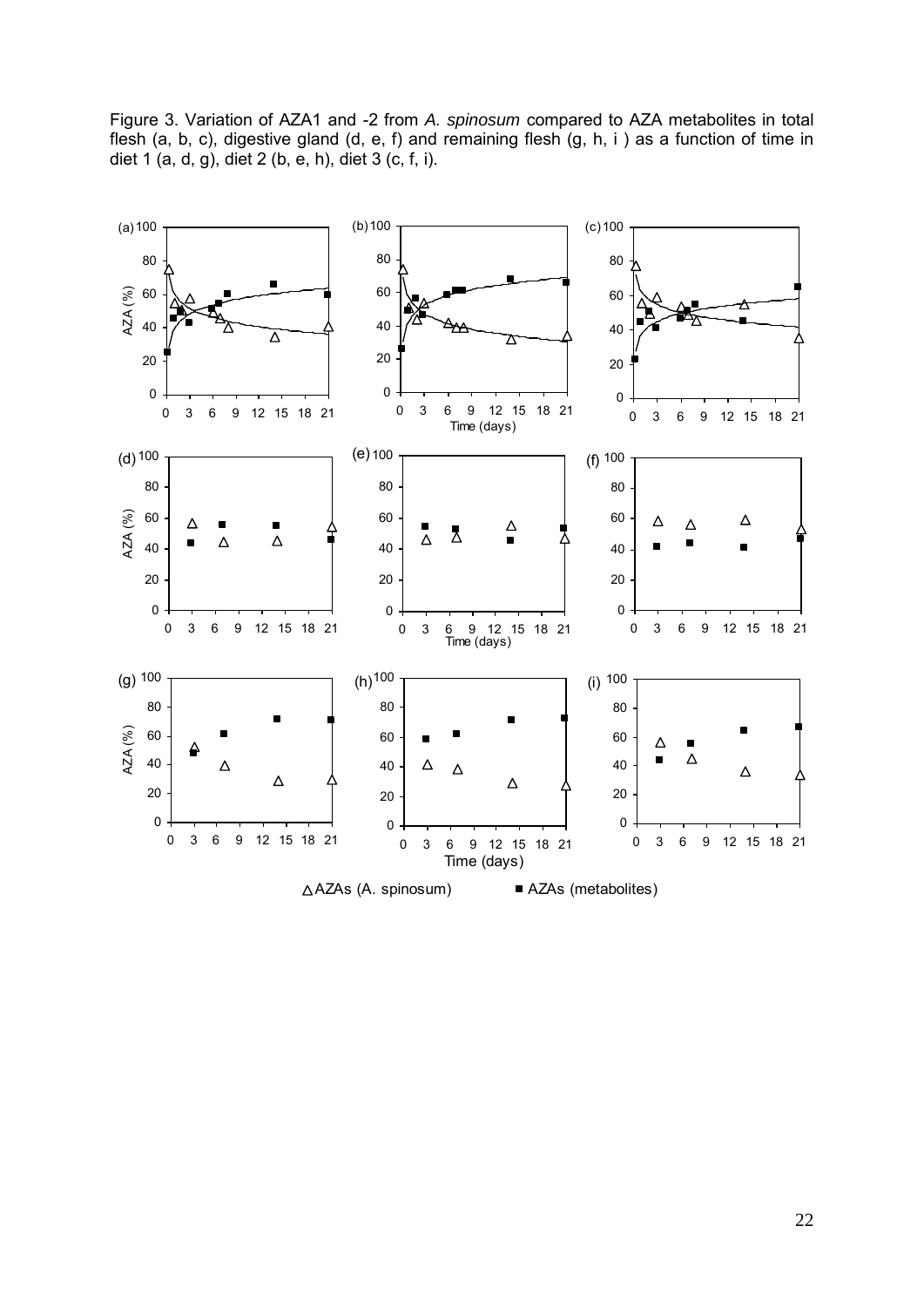Figure 4. AZA structure,  $m/z$  [m+H]<sup>+</sup> detected in shellfish and possible biotransformation pathways in *M. edulis* of AZA1 (a) and -2 (b) observed during the feeding experiment with *A. spinosum*. Underlined in grey are the toxins related to AZA1, in white to AZA2, and AZAs with \* were below the limit of detection.



|                 | R1 (C3)   | R <sub>2</sub> (C <sub>8</sub> ) | R3 (C22)          | R4 (C23) | $[M+H]^+ m/z$ |
|-----------------|-----------|----------------------------------|-------------------|----------|---------------|
| Azaspiracid-1   | H         | H                                | CH <sub>3</sub>   | H        | 842.5         |
| Azaspiracid-2   | H         | CH <sub>3</sub>                  | CH <sub>3</sub>   | H        | 856.5         |
| Azaspiracid-3   | H         | H                                | H                 | H        | 828.5         |
| Azaspiracid-4   | OH        | H                                | H                 | H        | 844.5         |
| Azaspiracid-5   | H         | H                                | H                 | OH       | 844.5         |
| Azaspiracid-6   | H         | CH <sub>3</sub>                  | H                 | н        | 842.5         |
| Azaspiracid-7   | OH        | H                                | CH <sub>3</sub>   | H        | 858.5         |
| Azaspiracid-8   | H         | H                                | CH <sub>3</sub>   | OH       | 858.5         |
| Azaspiracid-9   | OH        | CH <sub>3</sub>                  | H                 | H        | 858.5         |
| Azaspiracid-10  | н         | CH <sub>3</sub>                  | H                 | OH       | 858.5         |
| Azaspiracid-11  | OH        | CH <sub>3</sub>                  | CH <sub>3</sub>   | н        | 872.5         |
| Azaspiracid-12  | н         | CH <sub>3</sub>                  | CH <sub>3</sub>   | OH       | 872.5         |
| Azaspiracid-13* | OH        | H                                | H                 | OH       | 860.5         |
| Azaspiracid-14* | <b>OH</b> | H                                | CH <sub>3</sub>   | OH       | 874.5         |
| Azaspiracid-15* | OH        | CH <sub>3</sub>                  | H                 | OH       | 874.5         |
| Azaspiracid-16* | OH        | CH <sub>3</sub>                  | CH <sub>3</sub>   | OH       | 888.5         |
| Azaspiracid-17  | H         | H                                | CO <sub>2</sub> H | H        | 872.5         |
| Azaspiracid-19  | H         | CH <sub>3</sub>                  | CO <sub>2</sub> H | H        | 886.5         |
| Azaspiracid-21  | OH        | H                                | CO <sub>2</sub> H | H        | 888.5         |
| Azaspiracid-23  | OH        | CH <sub>3</sub>                  | CO <sub>2</sub> H | H        | 902.5         |